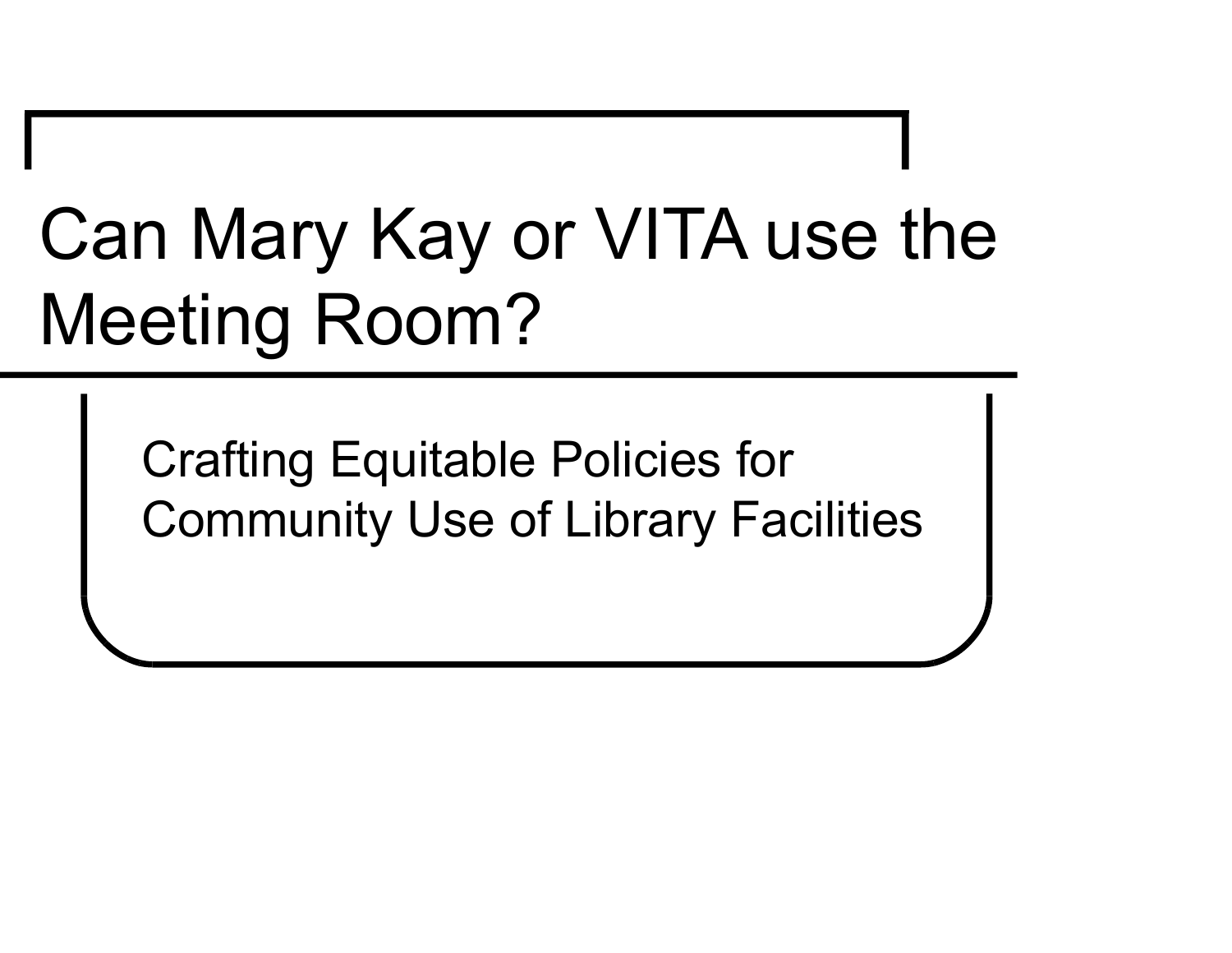## Considerations for Policy Writing

- Library Mission Statement
- Community Expectations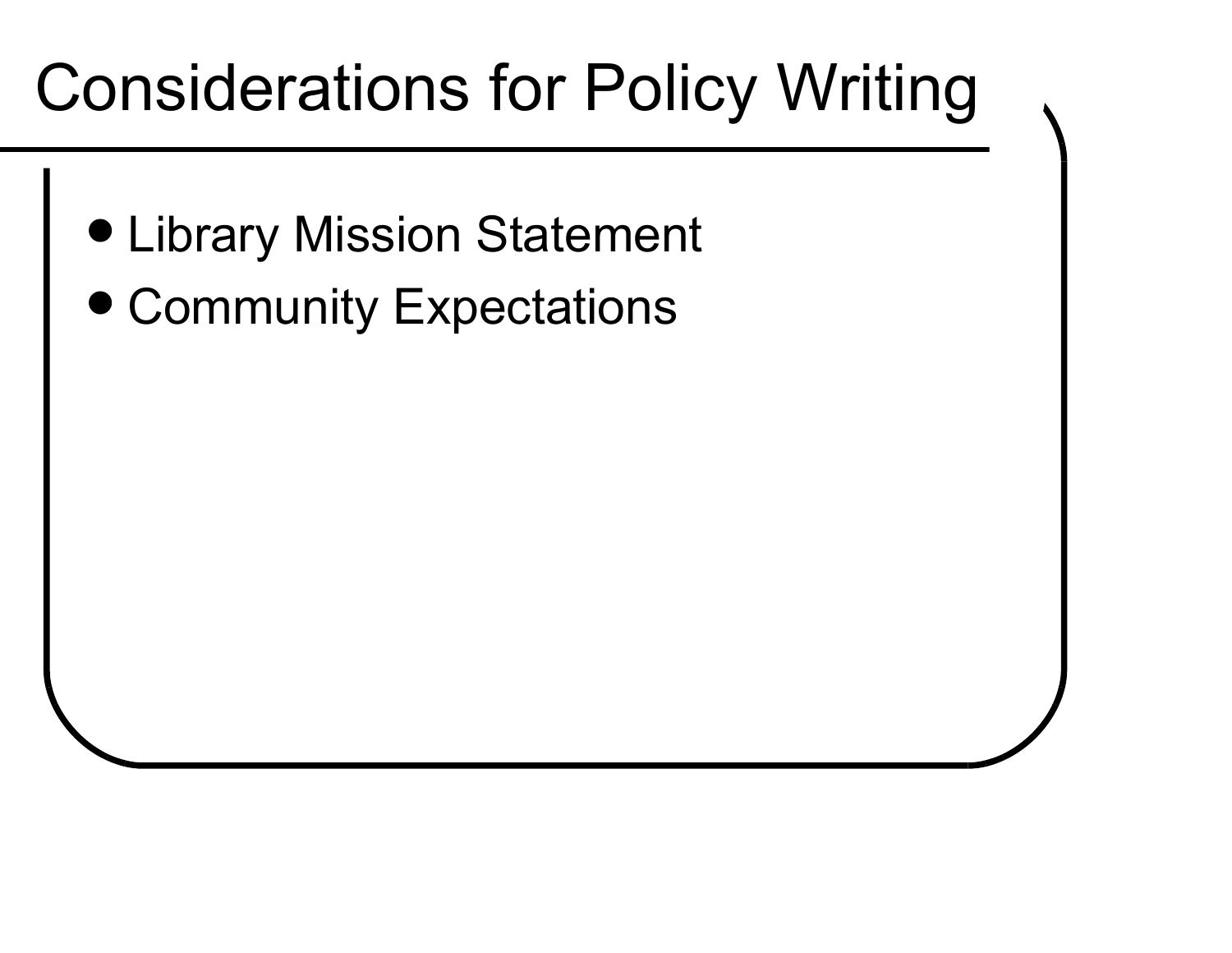#### Who Can Use Library Meeting Rooms?

- Commercial Entities
- Non-Profit Groups
- Religious Organizations
- Individuals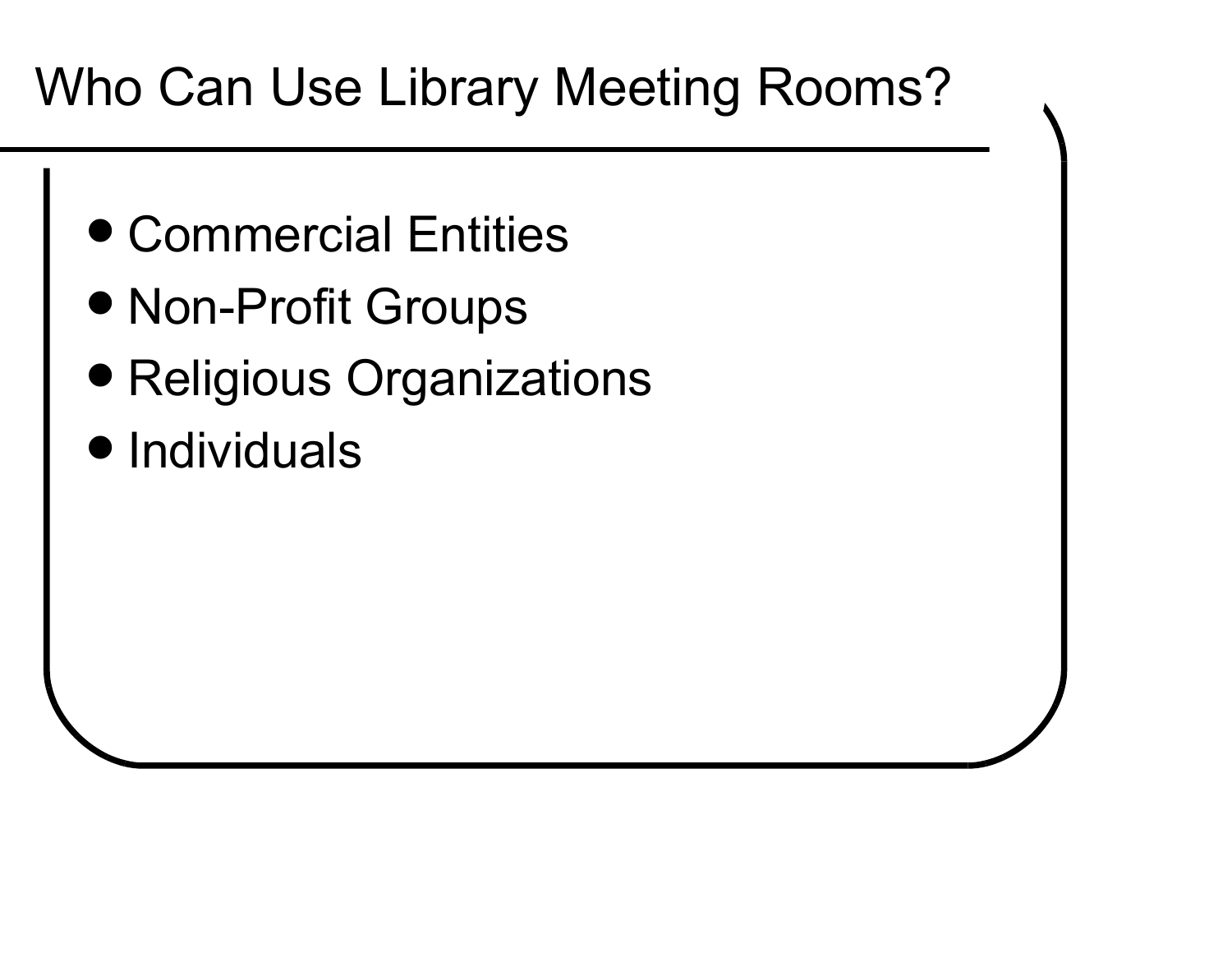Deep Pockets Mega Corporation is building a new multi-million dollar facility in your town. They would like to conduct preliminary employment interviews in your library meeting room.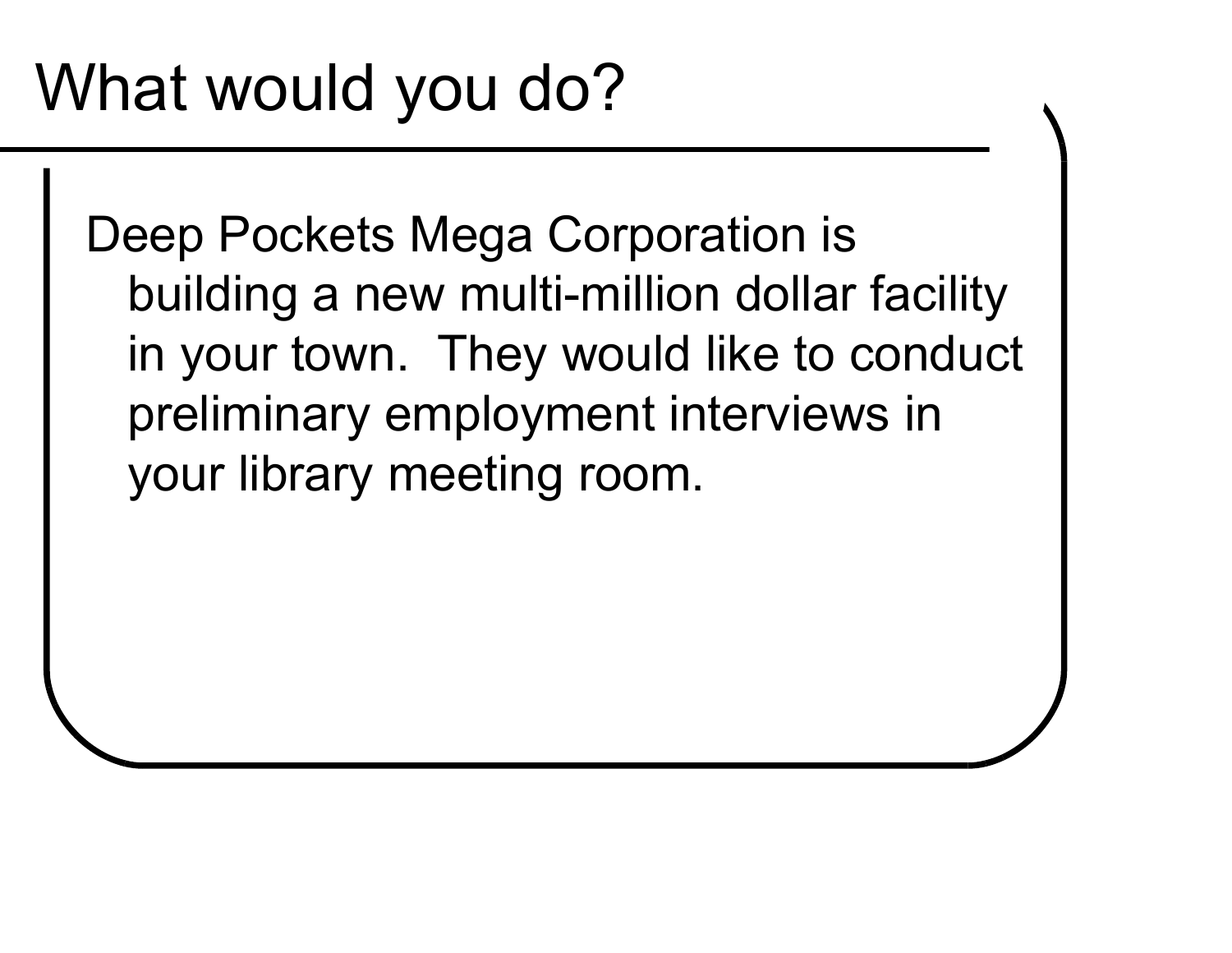#### When can the rooms be used?

- Library events take precedent
- Only during Library hours
- When the library is closed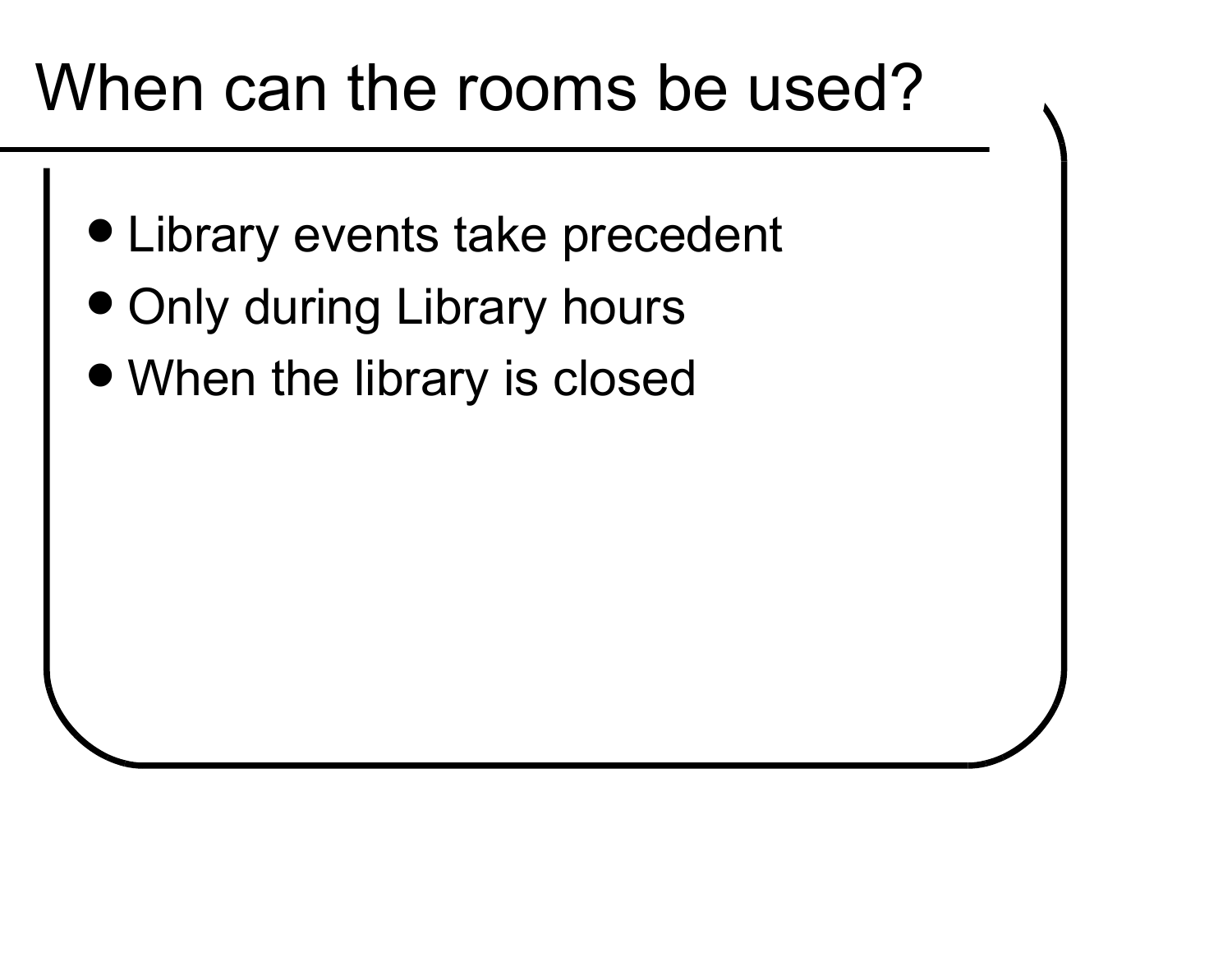#### How Often Can a Room Be Used?

- How frequently can the group book space?
- How far in advance can they book space?
- Are they setting up shop in your library?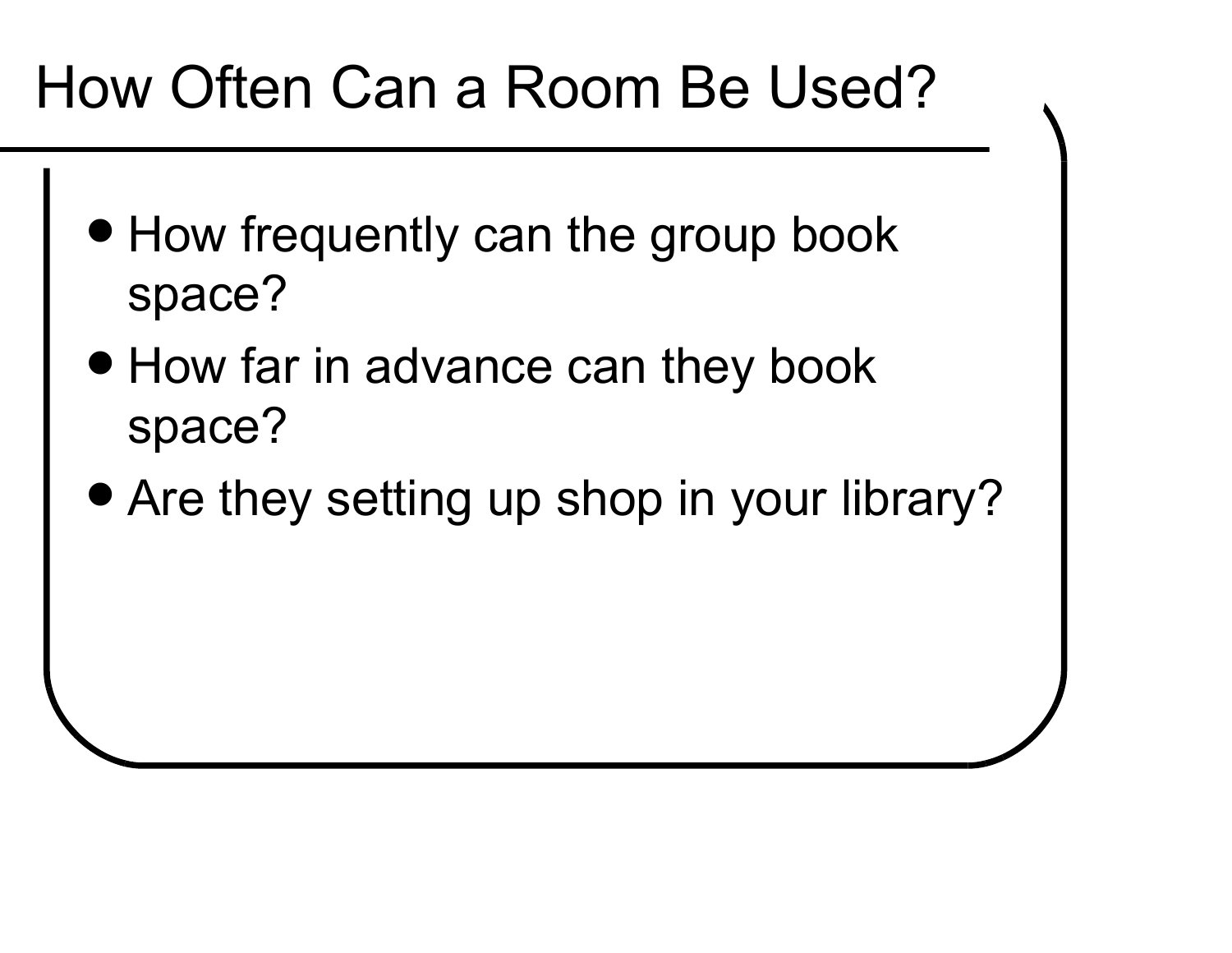#### For What Purposes can the Room be Used?

- Training
- Sales
- Parties
- Board Meetings—other than library board
- Testing
- College classes
- $\bullet$ Babysitting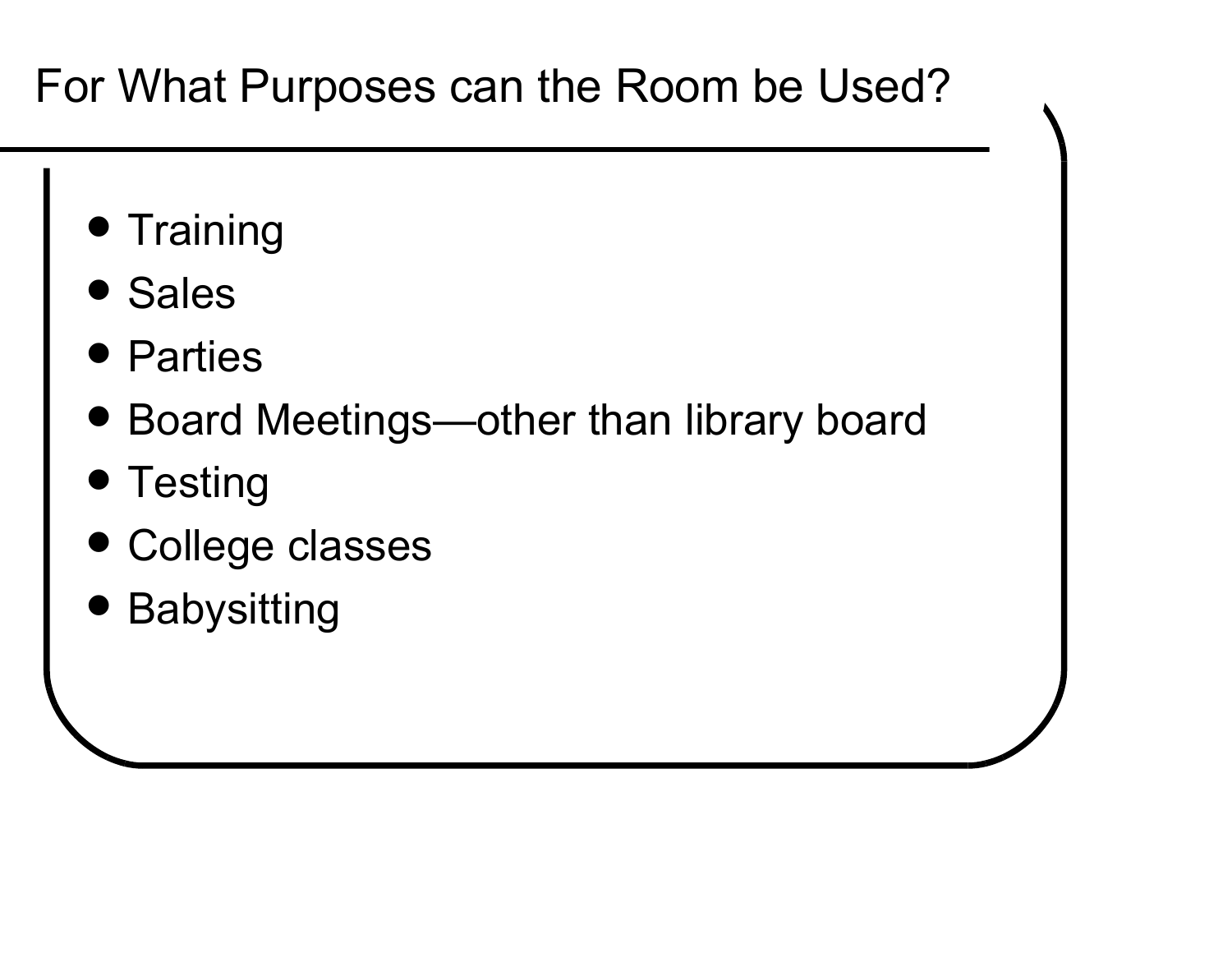# Charge\$

- Is there a charge for room use?
- $\bullet$  Is there a different charge for commercial groups?
- Are they allowed to charge for their programs?
- Can you collect donations? Can they?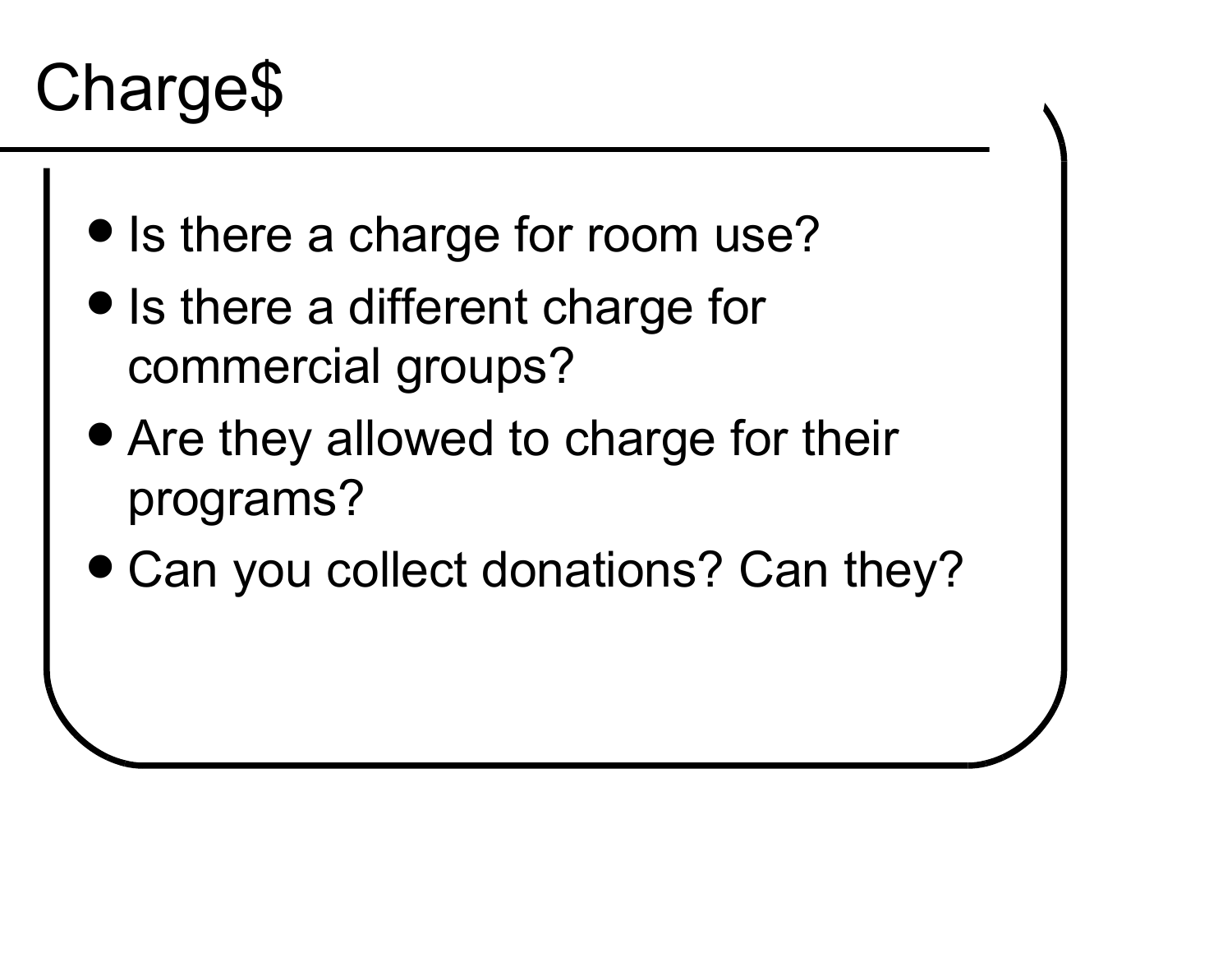The Mary Kay lady wants to do an educational program on skin care for the women in your community. Though she won't be selling her products the day of the program, people will be welcome to take catalogs and place orders with her.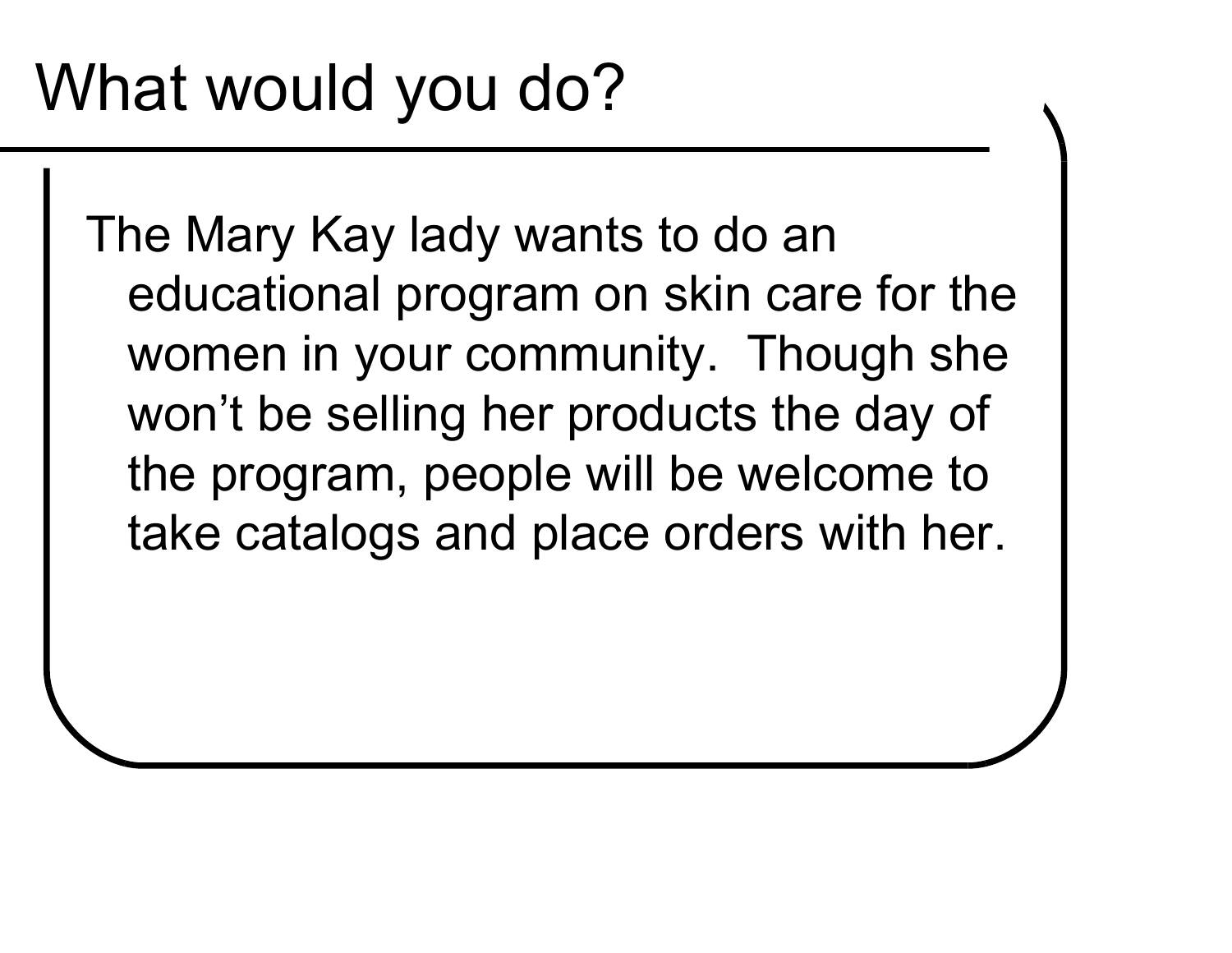## Rules of Room Use

- What do you allow in the room?
	- Food
	- Wine
	- Glitter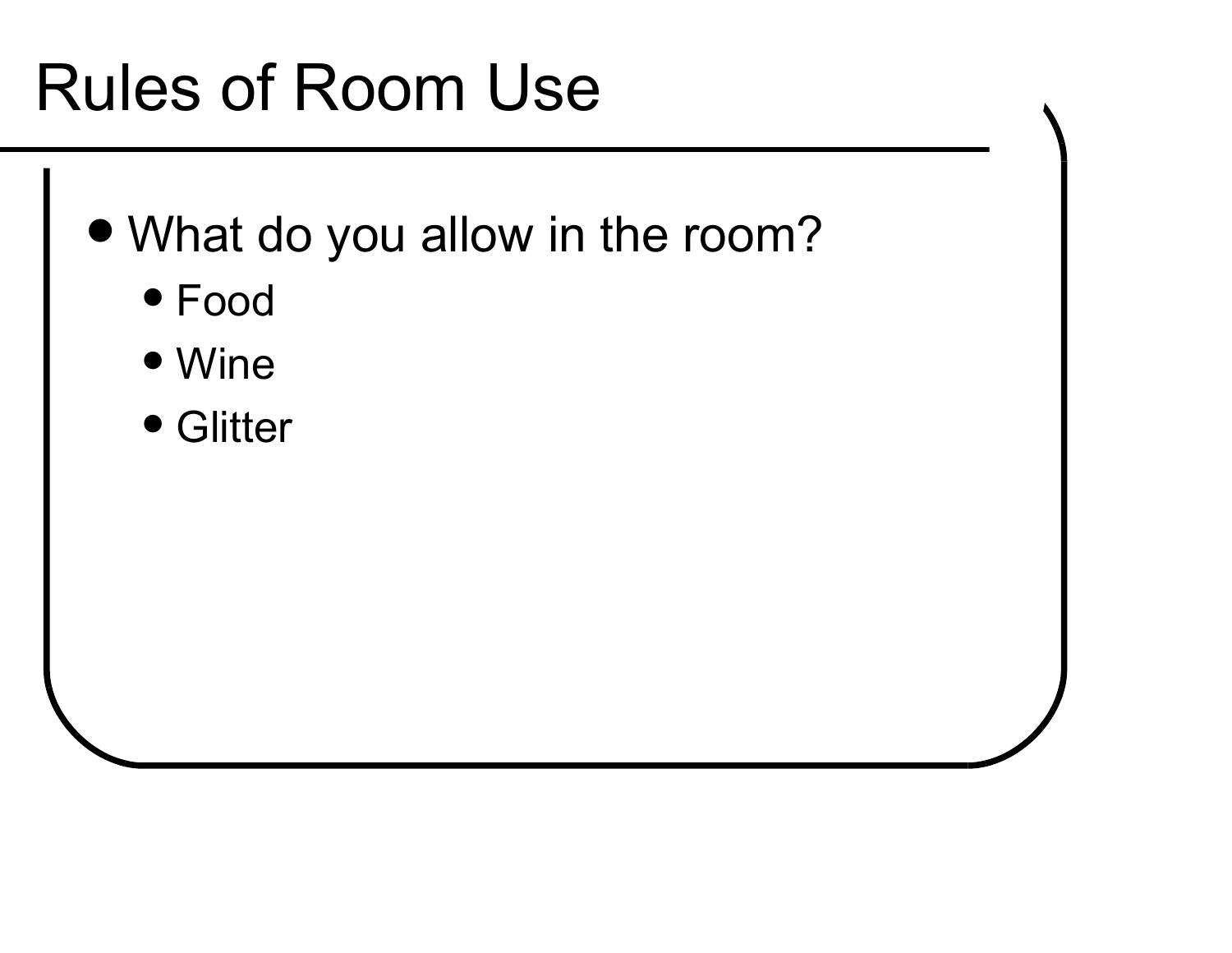## Rules of Room Use

- Can they use the equipment?
	- Coffee pot?
	- Kitchen?
	- Projector or other A/V?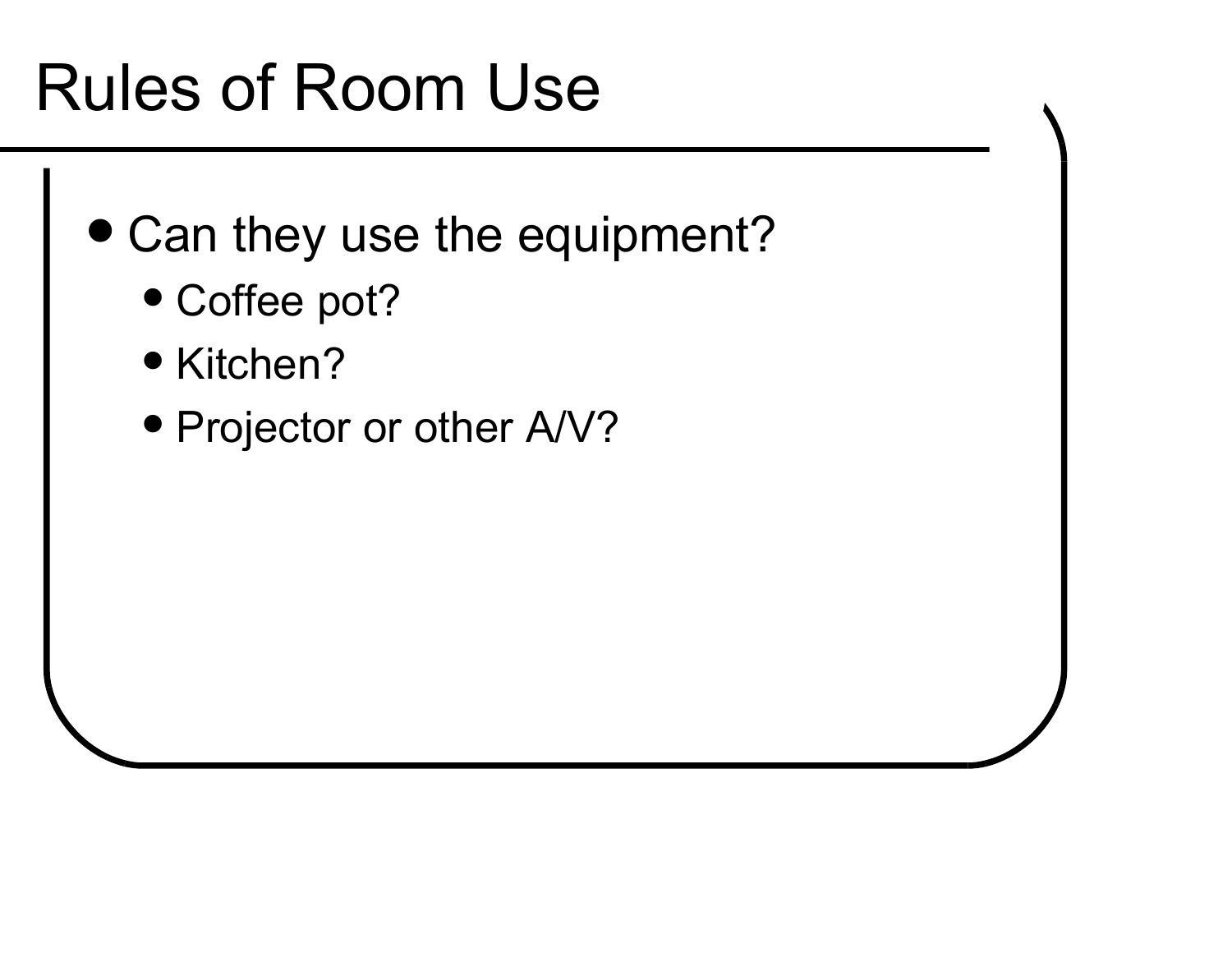#### Who is Responsible?

- Is there a deposit?
- If they break it do they buy it?
- If someone gets hurt are you covered?
- Who cleans up their mess?
- Should they put the chairs back as they found them?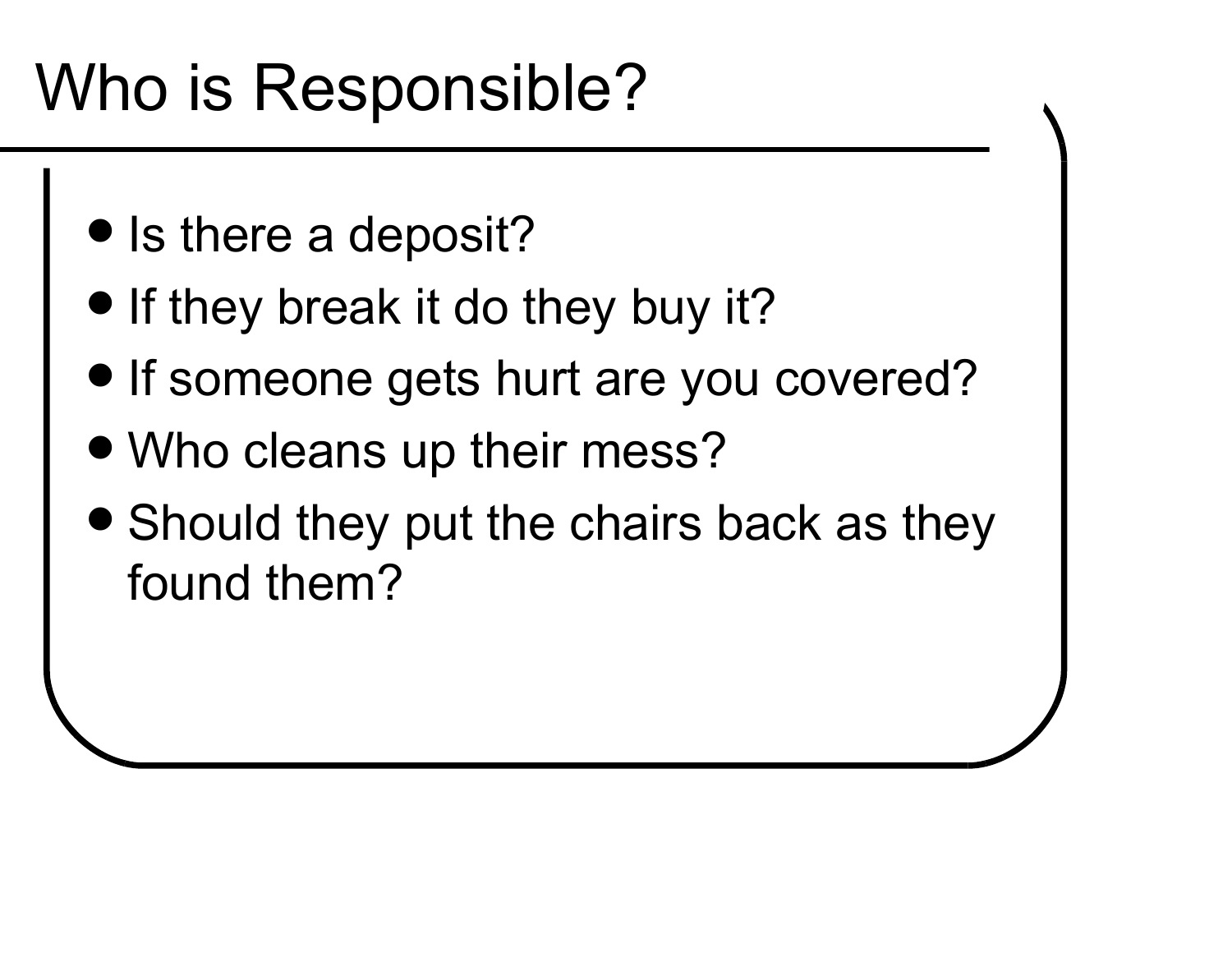## What would you do?

 The Brownie leader loves to do craft projects. The day after their meeting you staff spend hours scraping glue and vacuuming glitter off meeting room surfaces.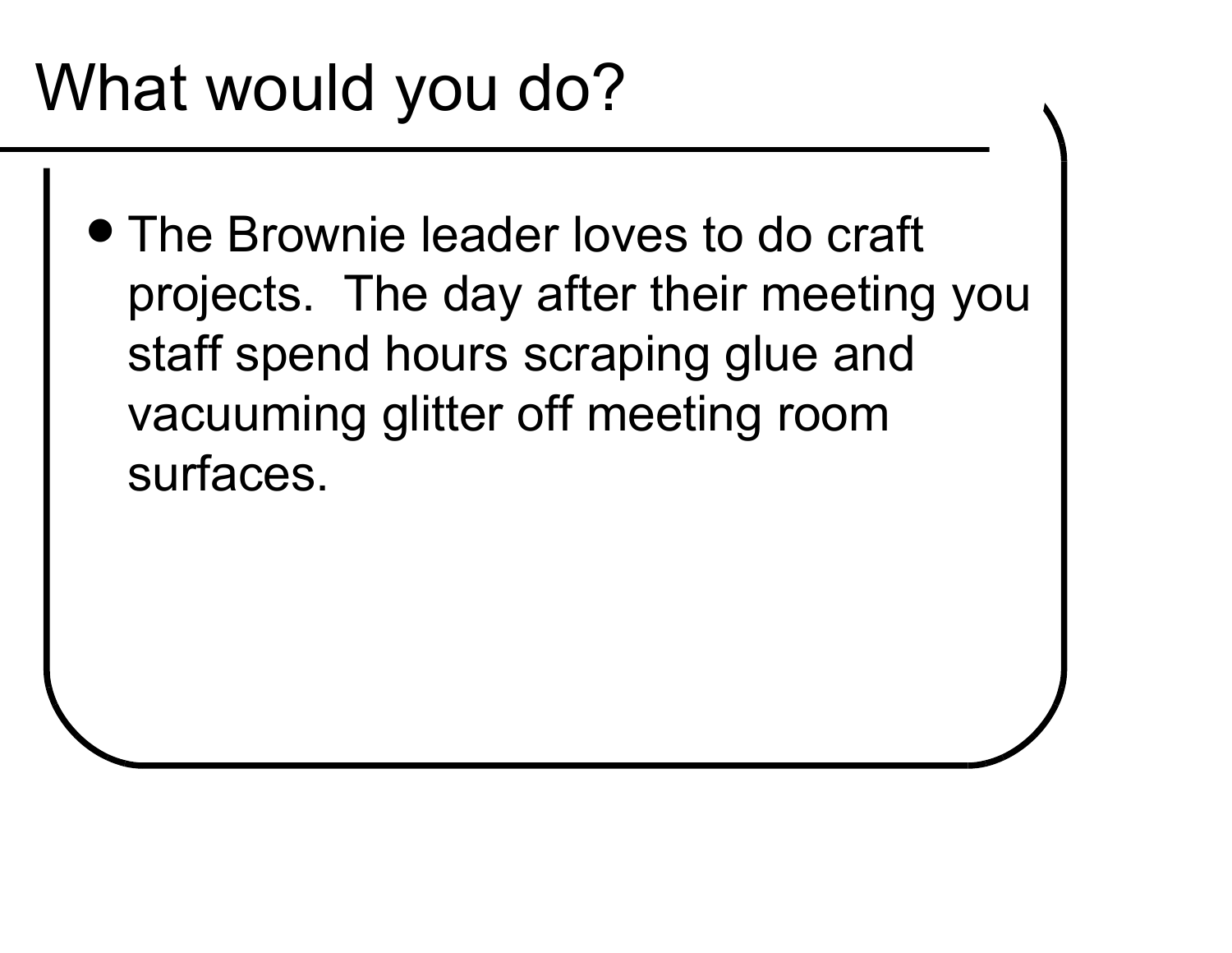#### Additional Considerations

- Privacy
- Rules of use for other community facilities
- Disclaimer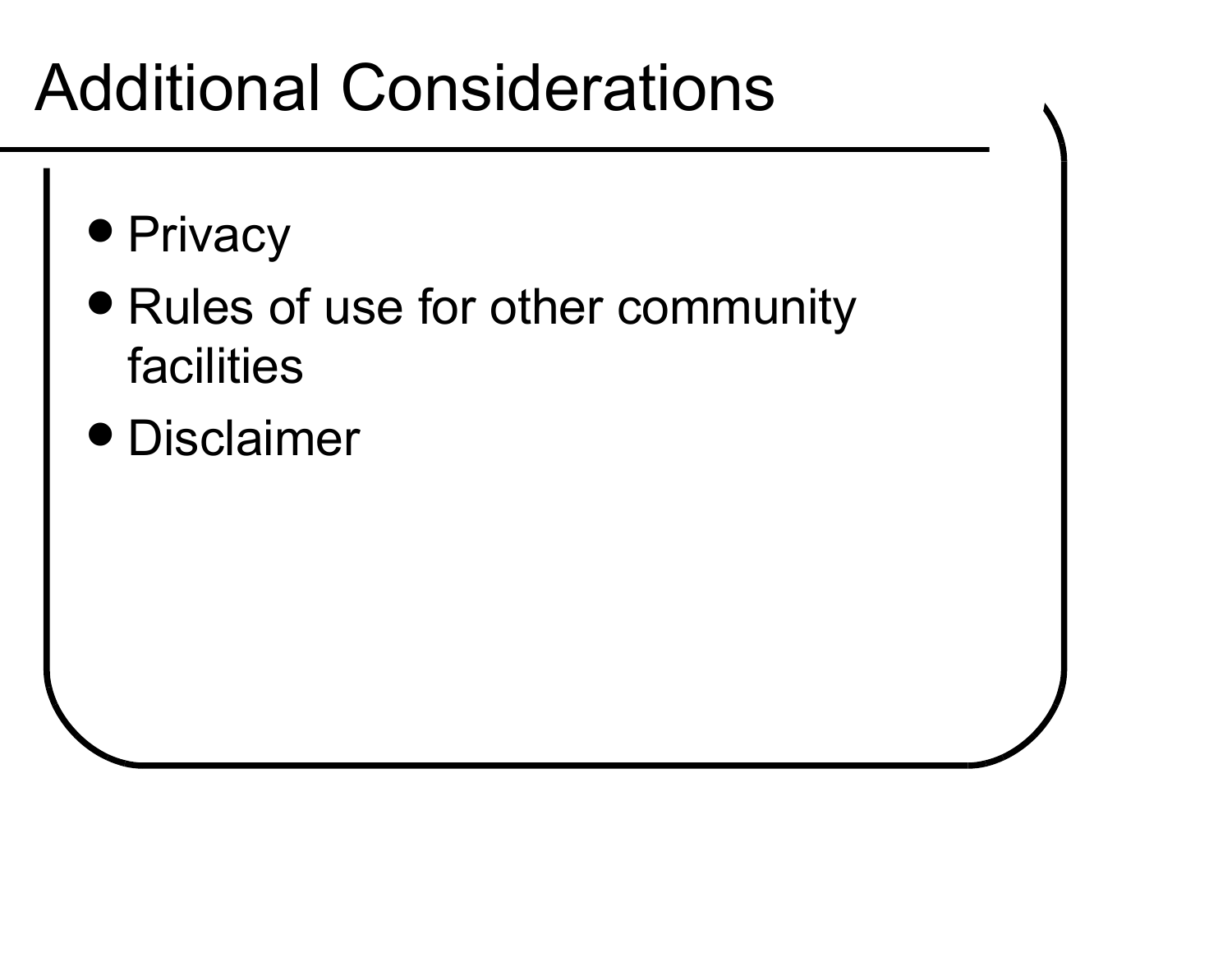# Library Displays

- If you have a display case or area, chances are community groups and individuals will ask to use it from time to time.
- How do you create a fair and equitable use policy for these areas?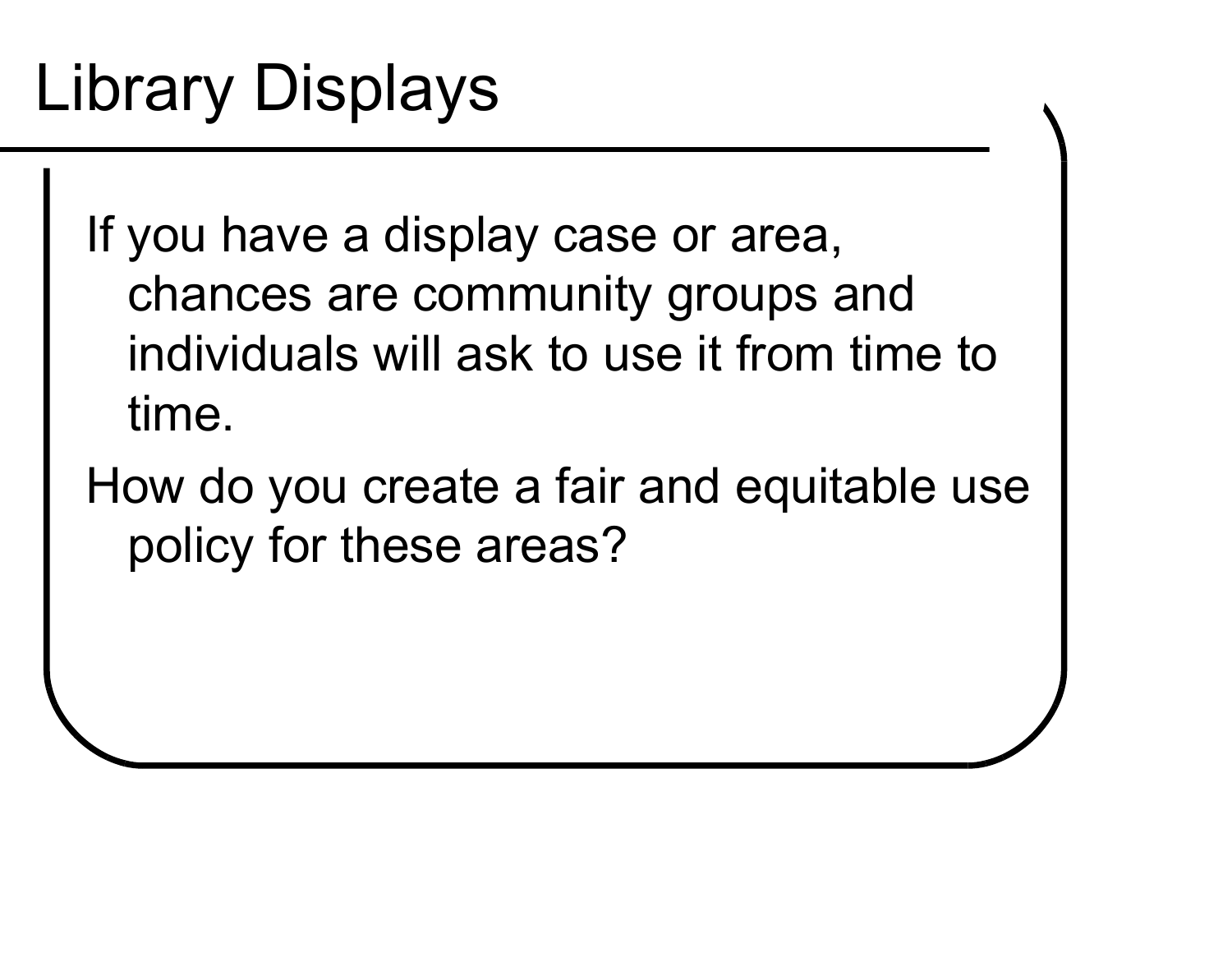#### Who can use the display areas?

- Library use only
- Outside groups
	- Non-profit
	- For Profit
	- Individuals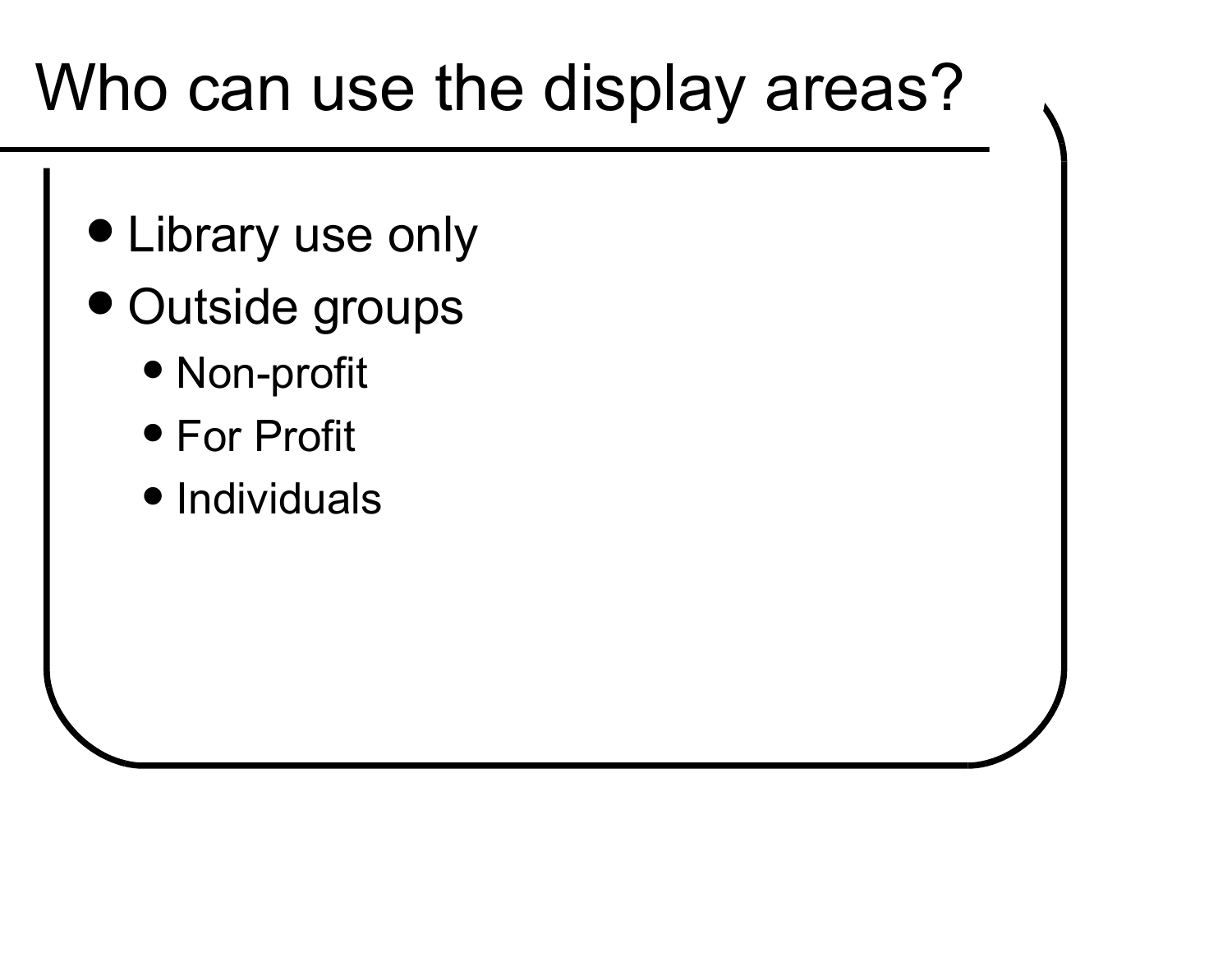#### What is the purpose of the display?

- Does the display match the Library's mission?
- Does the display conform to community standards?
- Art is in the eye of the beholder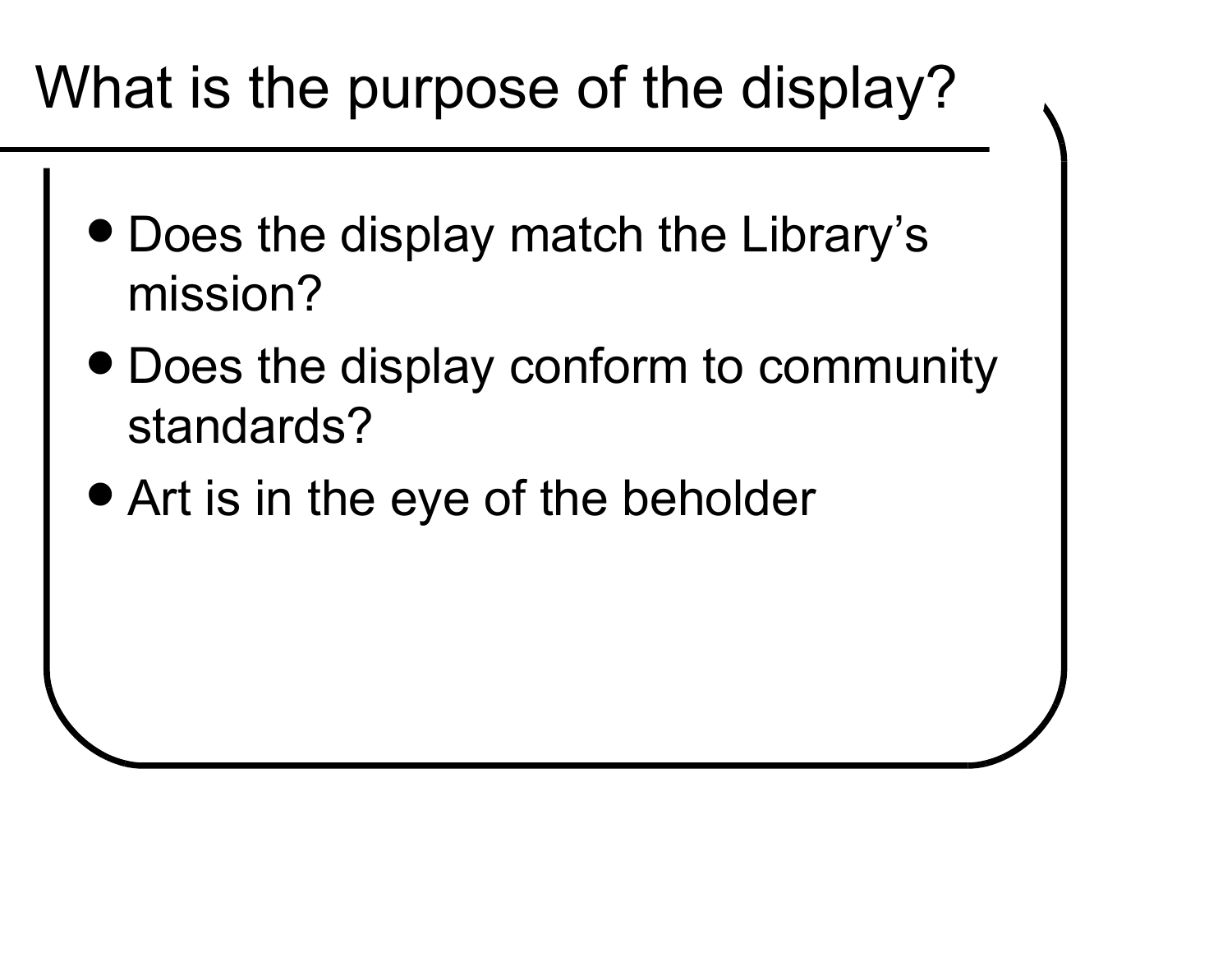# What would you do?

 Joe Smith would like to display his collection of World War II memorabilia in the library display case. He's told you many times about his collection of items taken from dead Japanese soldiers while he was stationed in the South Pacific.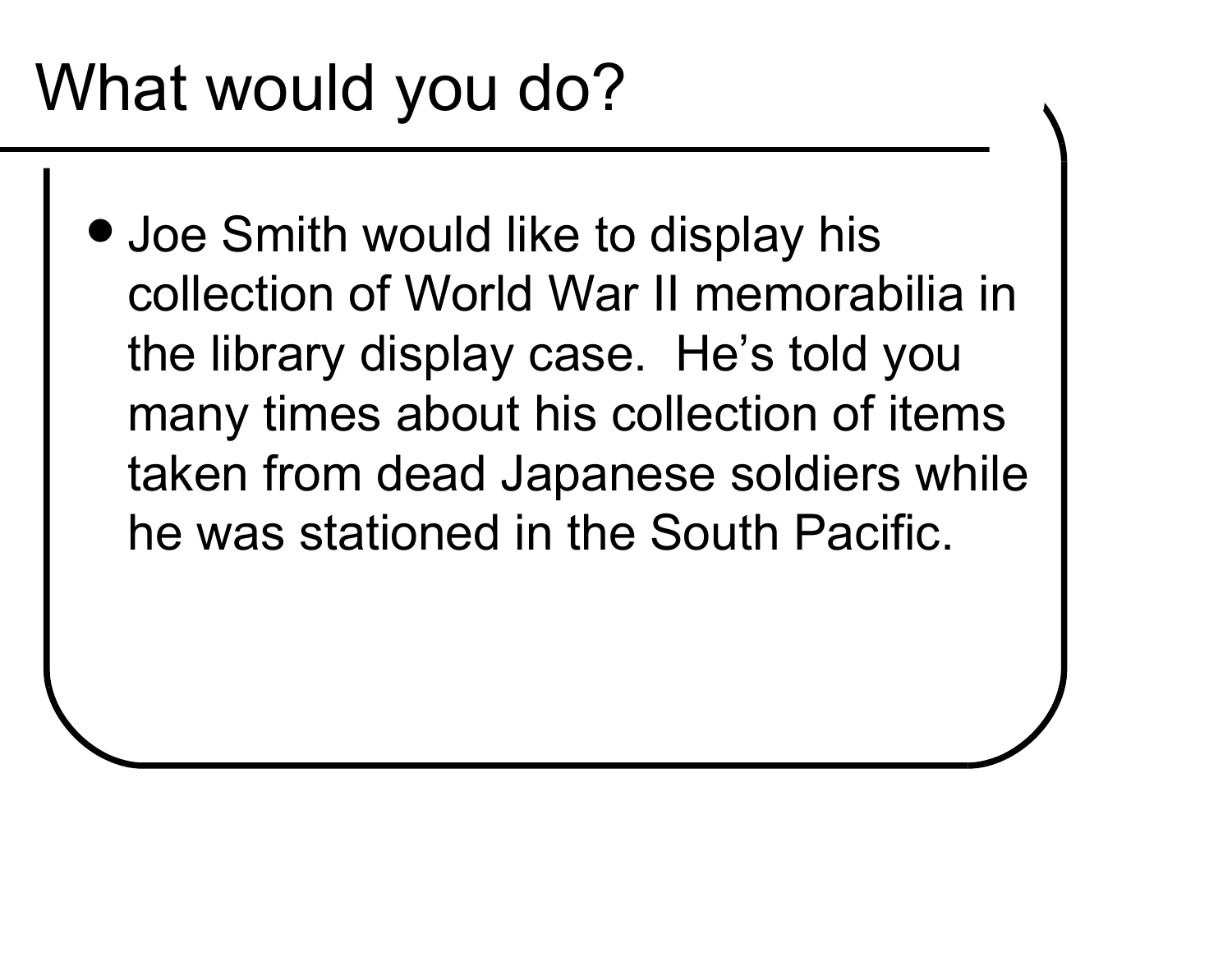# Set your limits

- Display cases can only hold so much
	- Provide case dimensions before they create the display.
	- Weight limits might be necessary for glass shelves.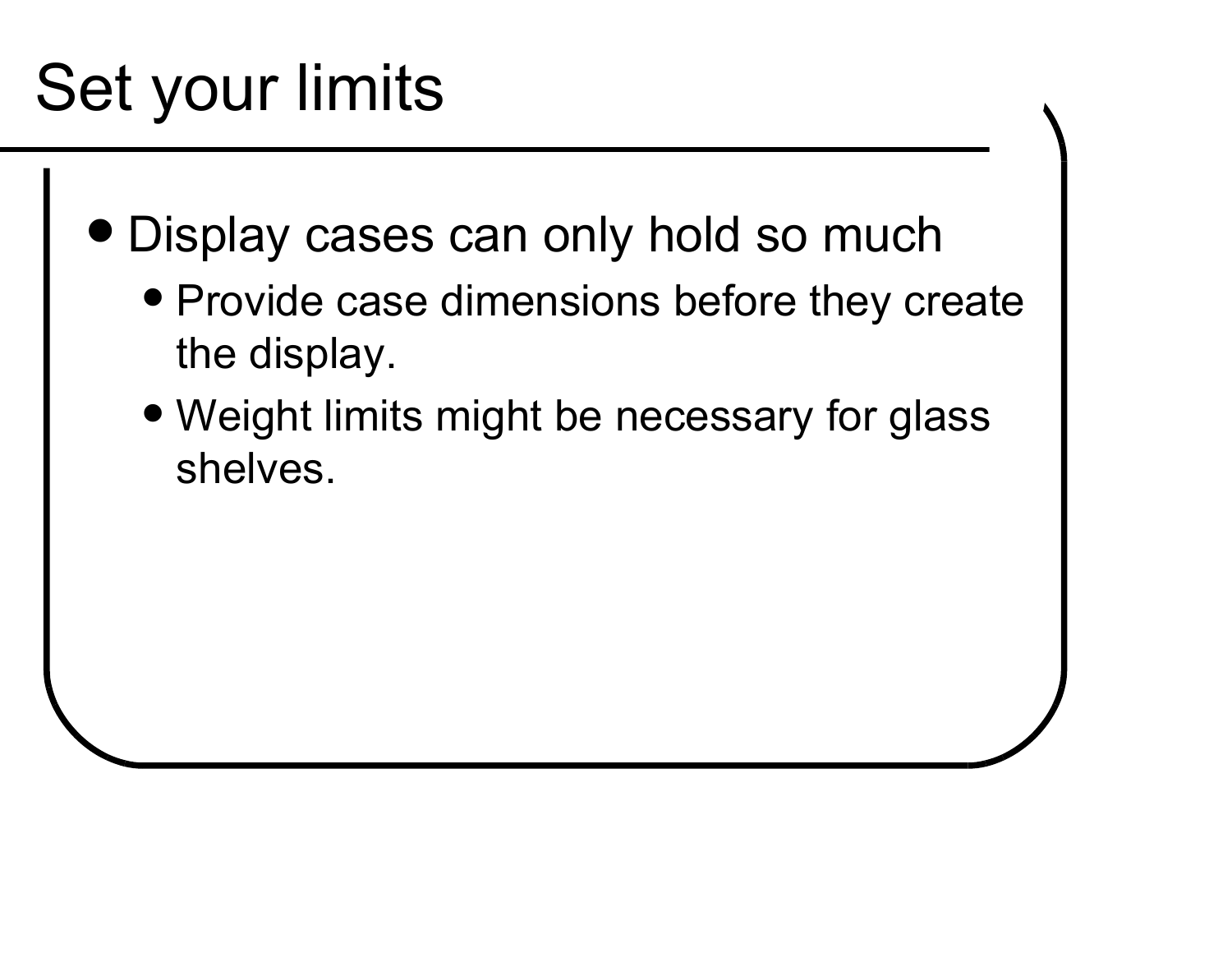#### Who is responsible?

- Lock for display case-- \$20
- Waiver of Liability-- \$0
- Not being responsible for stolen items- priceless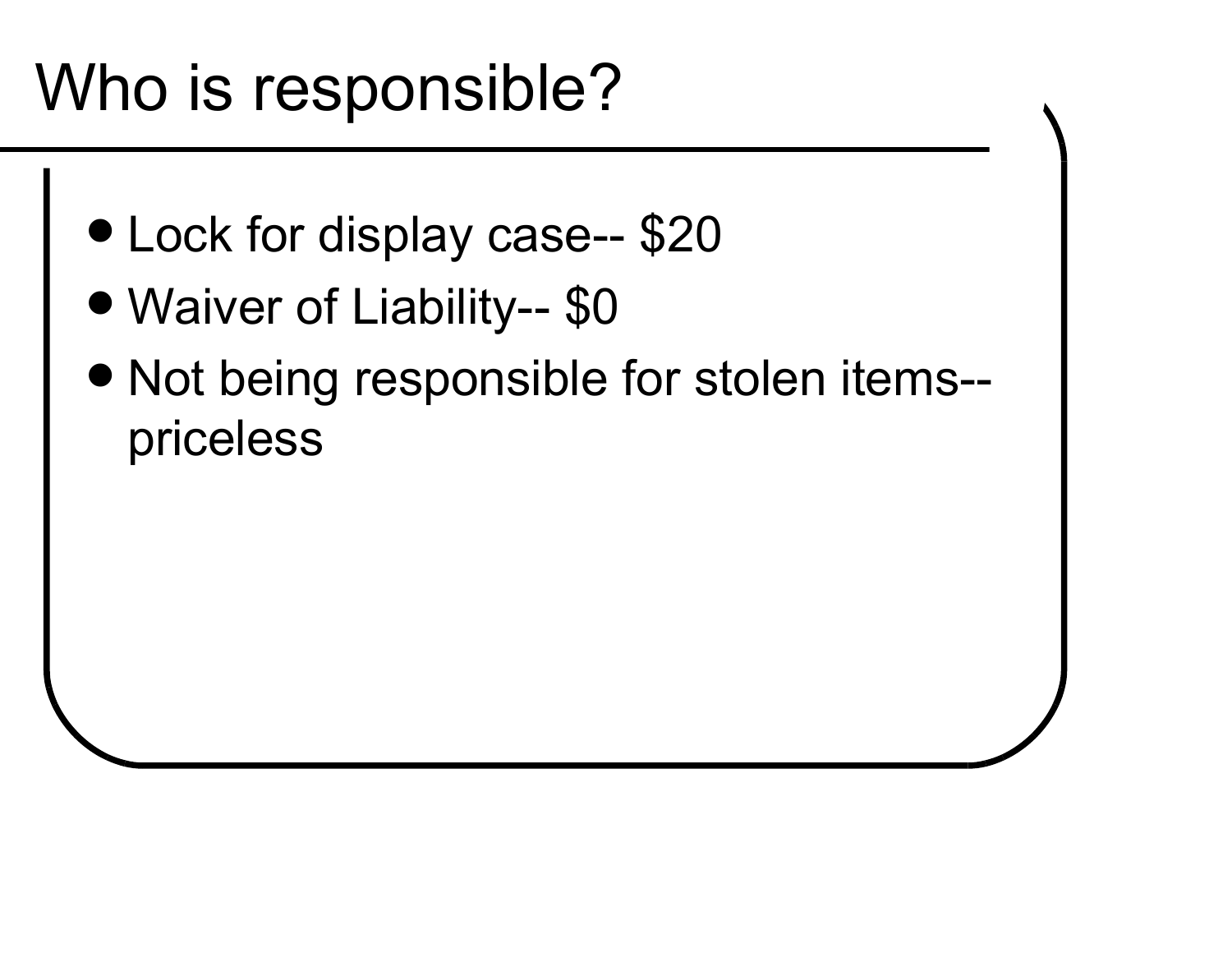#### Disclaimer

Just because you allow Mr. Brown to display his collection of international beer coasters doesn't mean the library condones how he acquired them.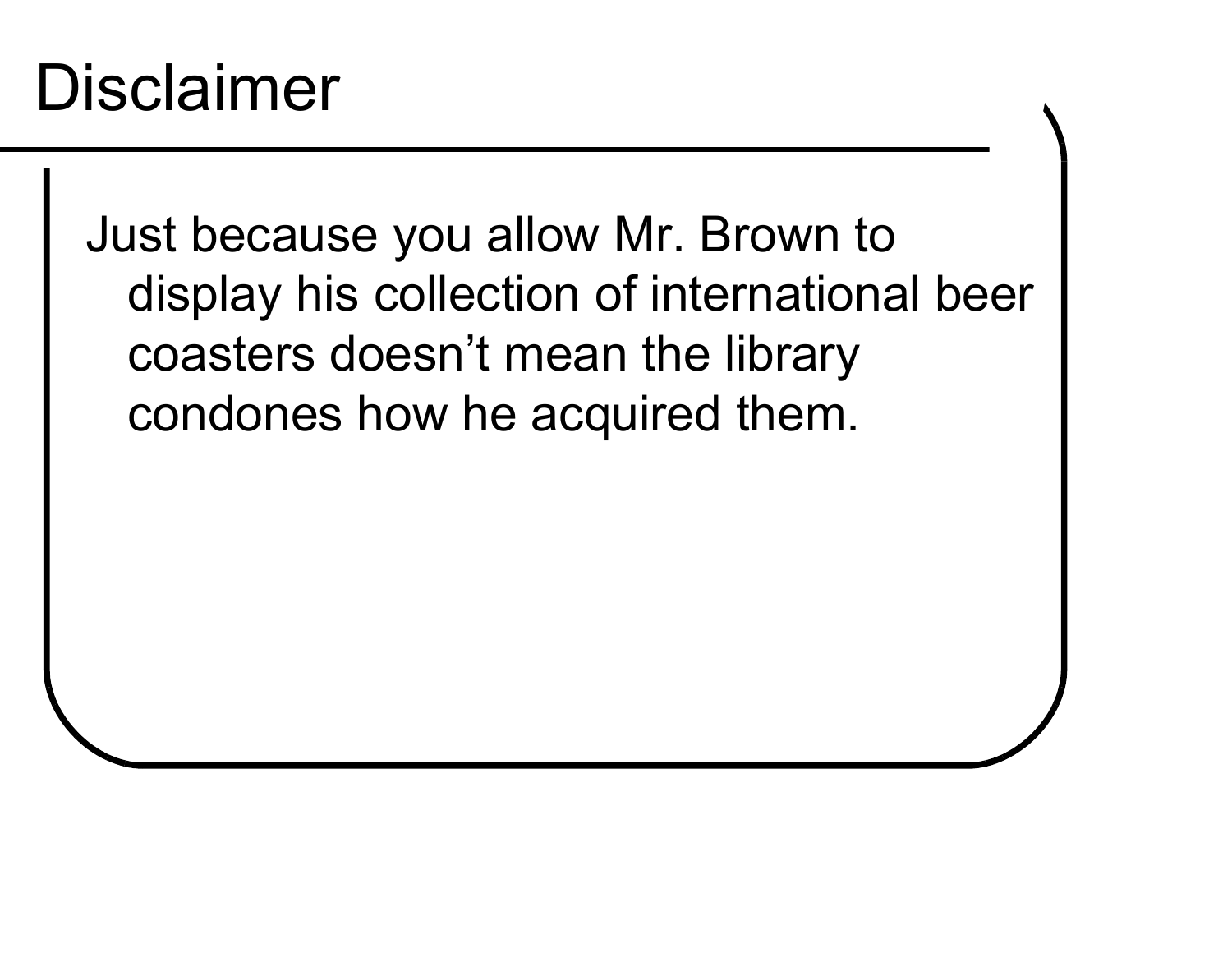## Can I hang up this flyer?

Library bulletin boards are prime real estate for posting notices for everything from lost animals to soup suppers.

Refereeing this space could claim many staff hours if a system is not established.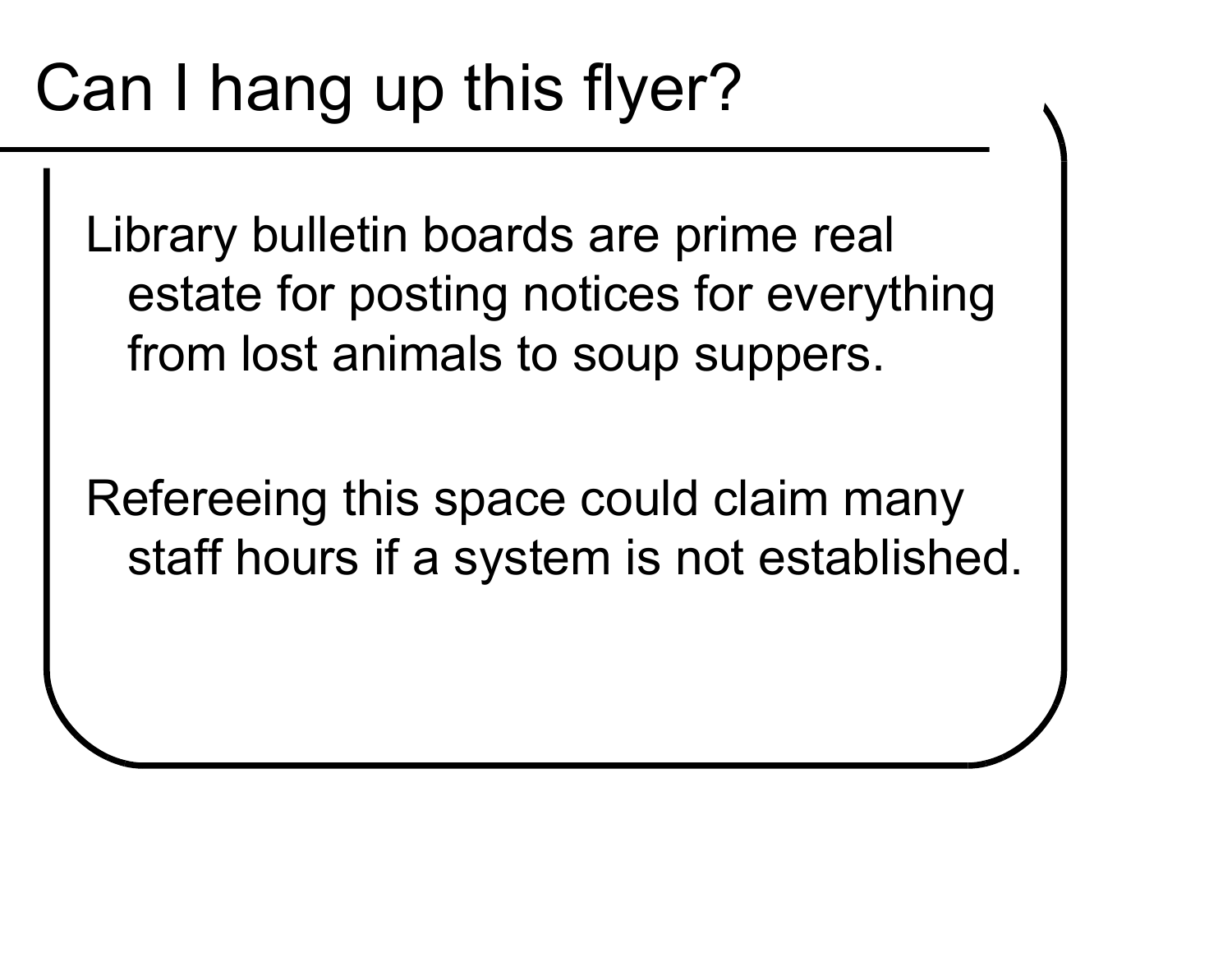

- Create the guidelines for posting
- Designate one library employee to approve and post items (and to take them down)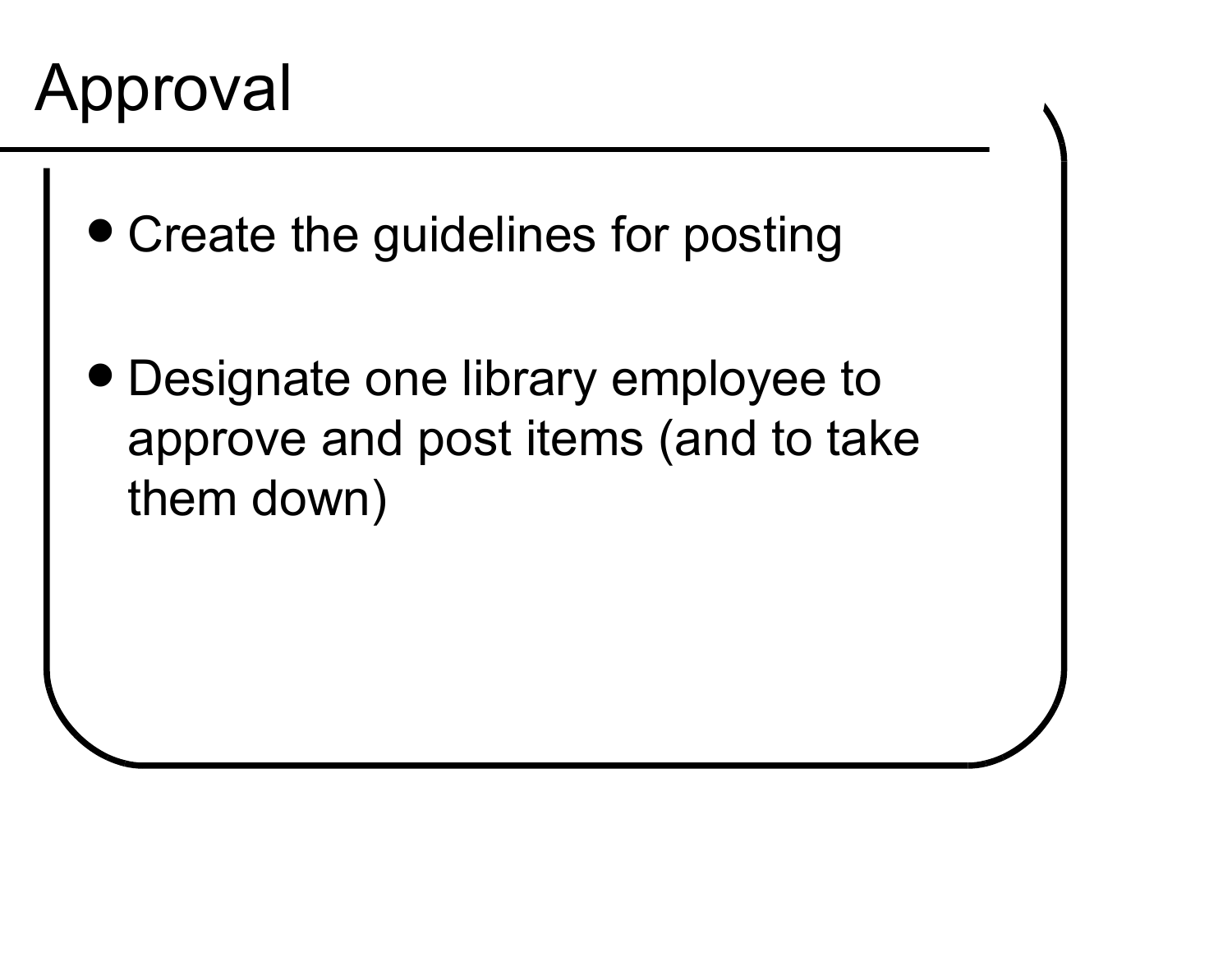# Who can post items?

- Non-profit Groups
- For Profit Groups
- Religious Groups
- Individuals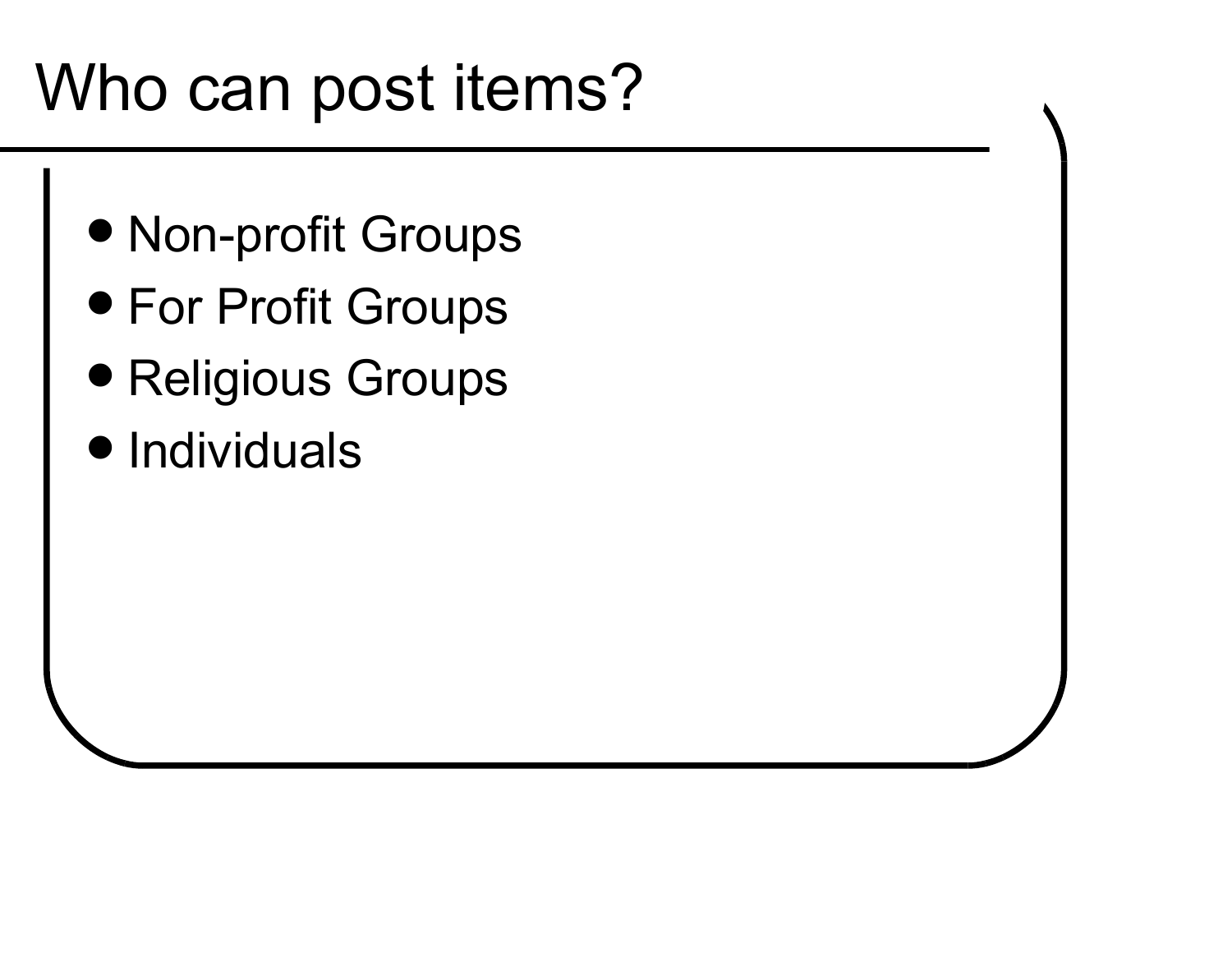#### Size matters

- **Set limits on how large a poster can be**
- Set a limit on the number of posters allowed
- Set a limit on how long a poster can be displayed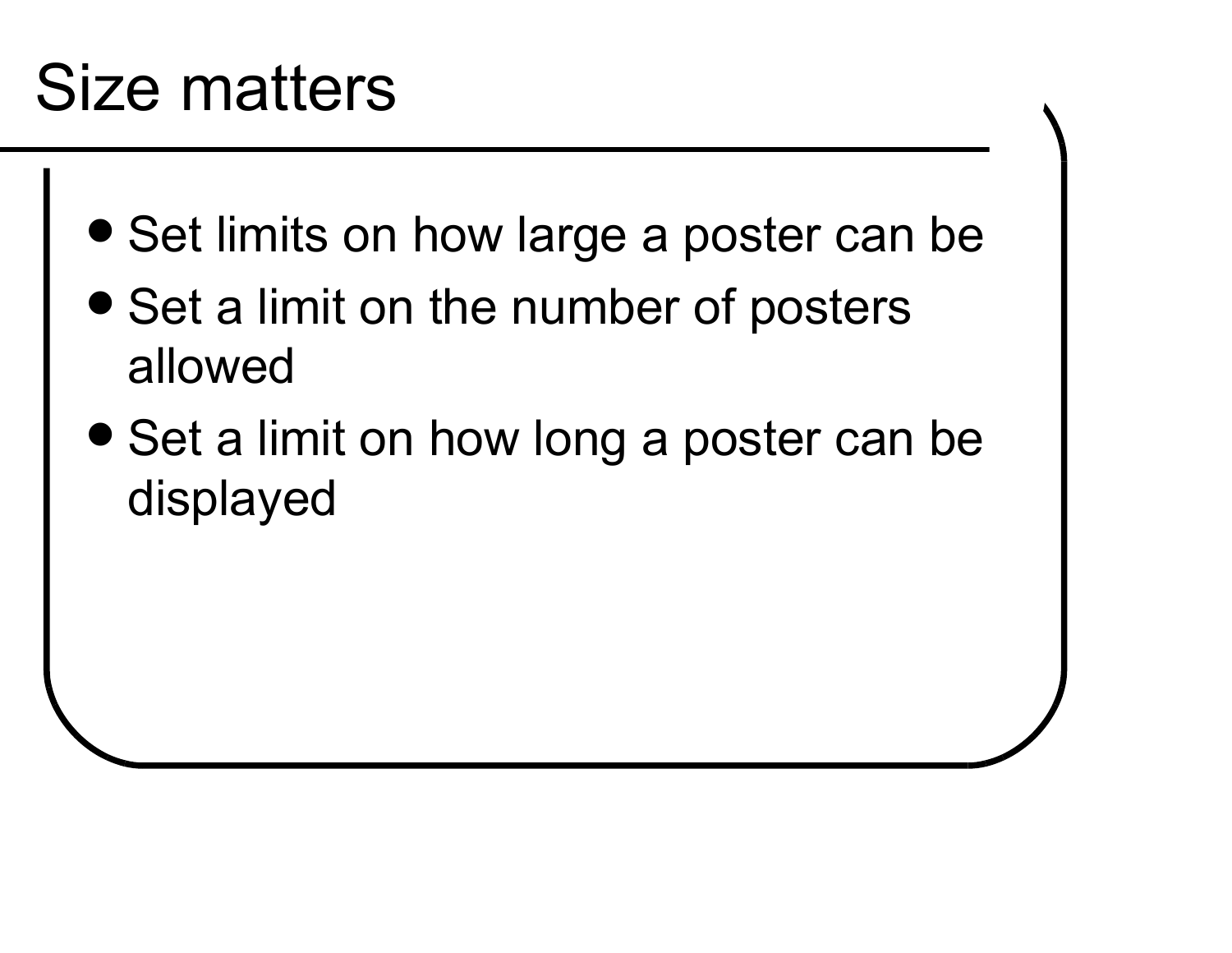Will the library allow nonlibrary material to be distributed in the library?

Many libraries are asked to be drop off sites for local newspapers, apartment hunting guides, and store flyers.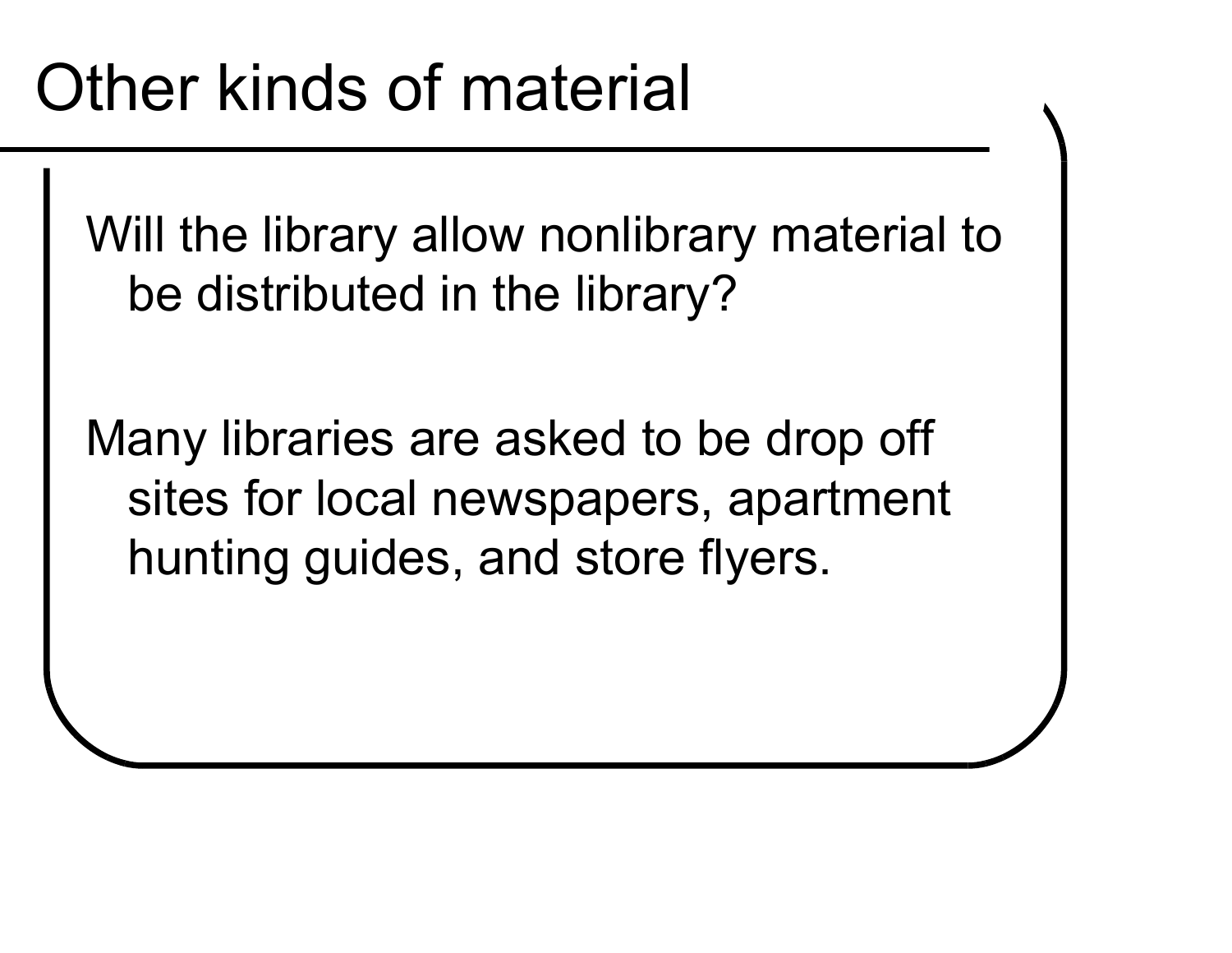#### **Considerations**

 The same as for room, display and bulletin board use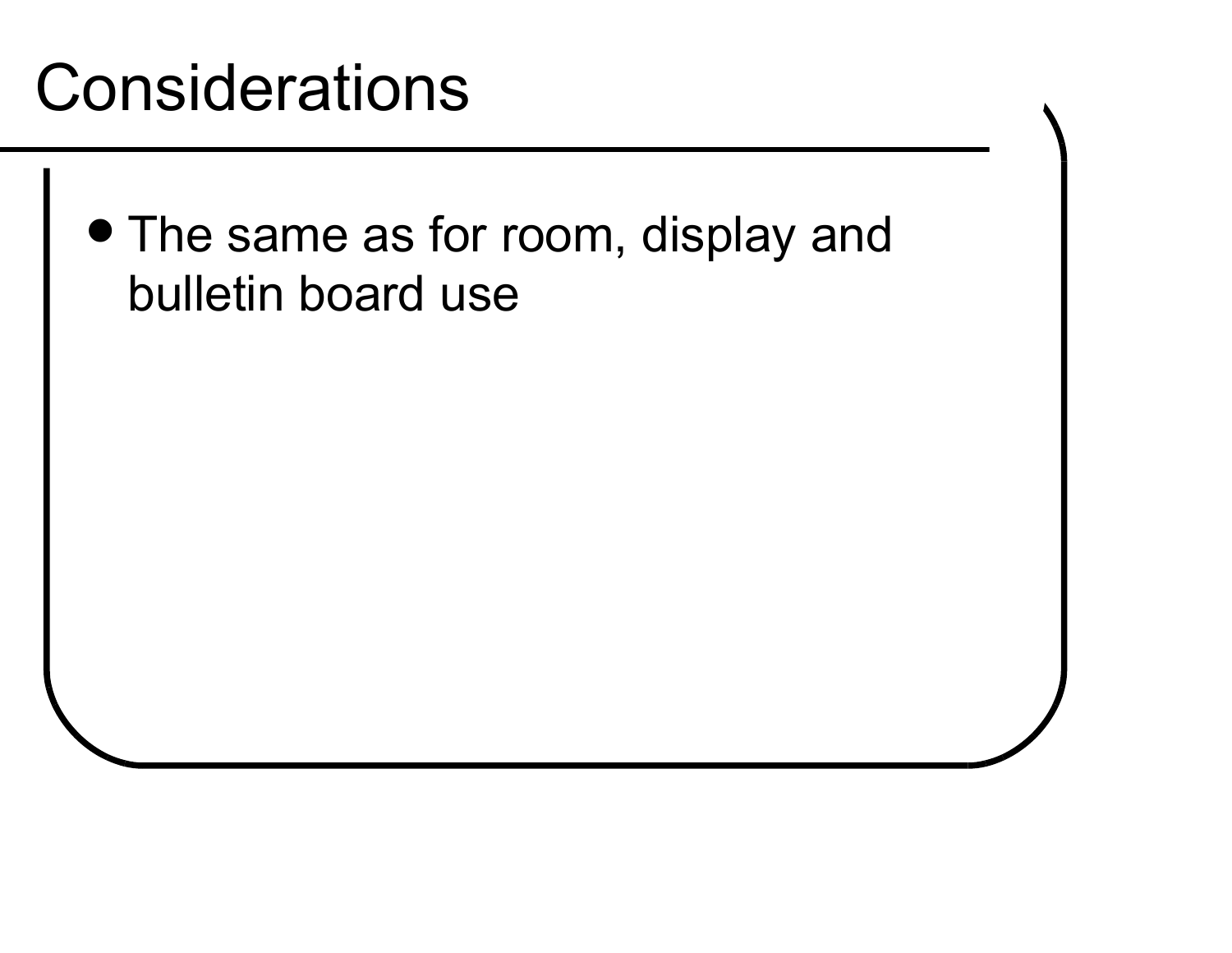#### A foolish consistency is the hobgoblin of little minds, adored by little statesmen and philosophers and divines. Ralph Waldo Emerson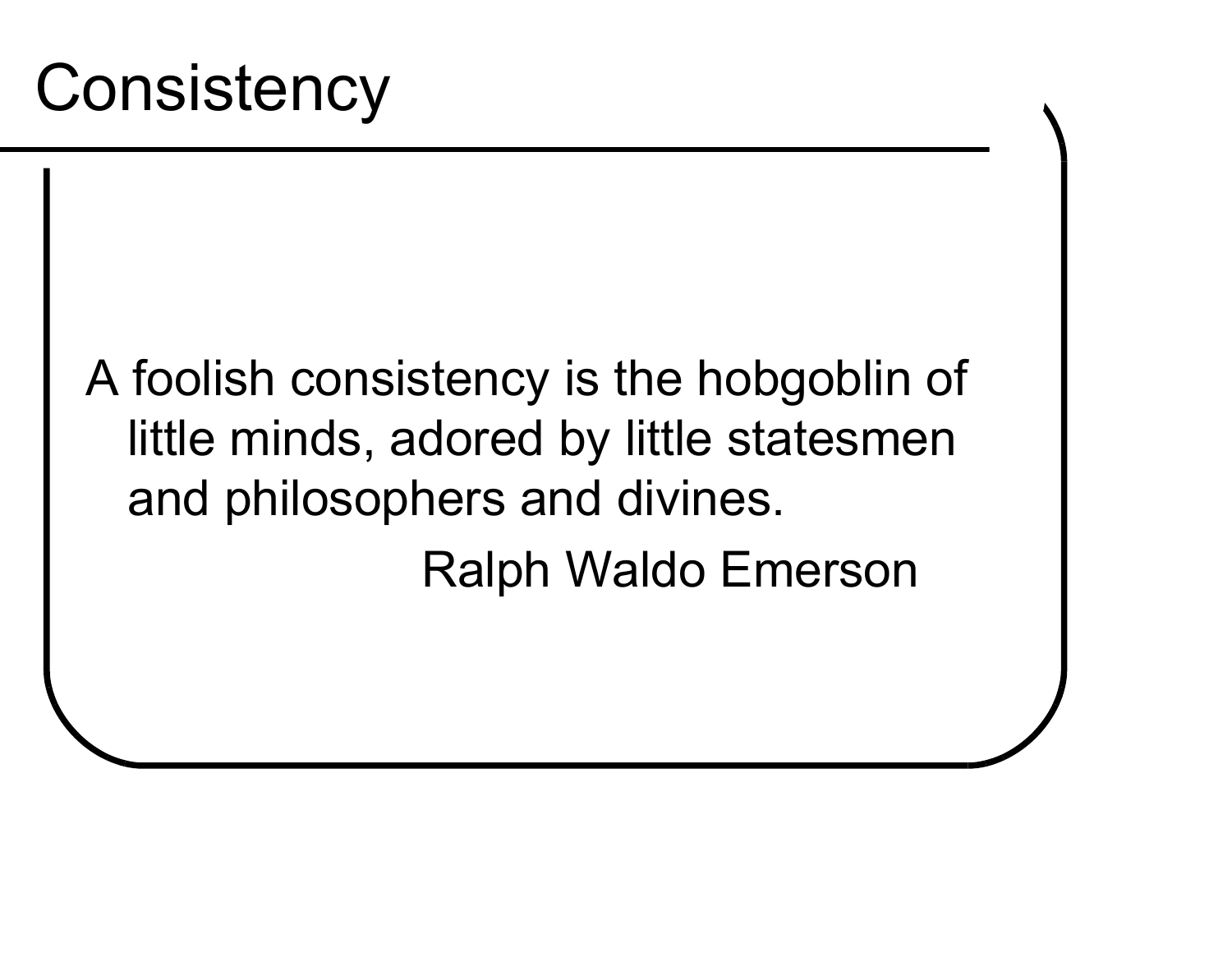#### Good fences make good neighbors.Robert Frost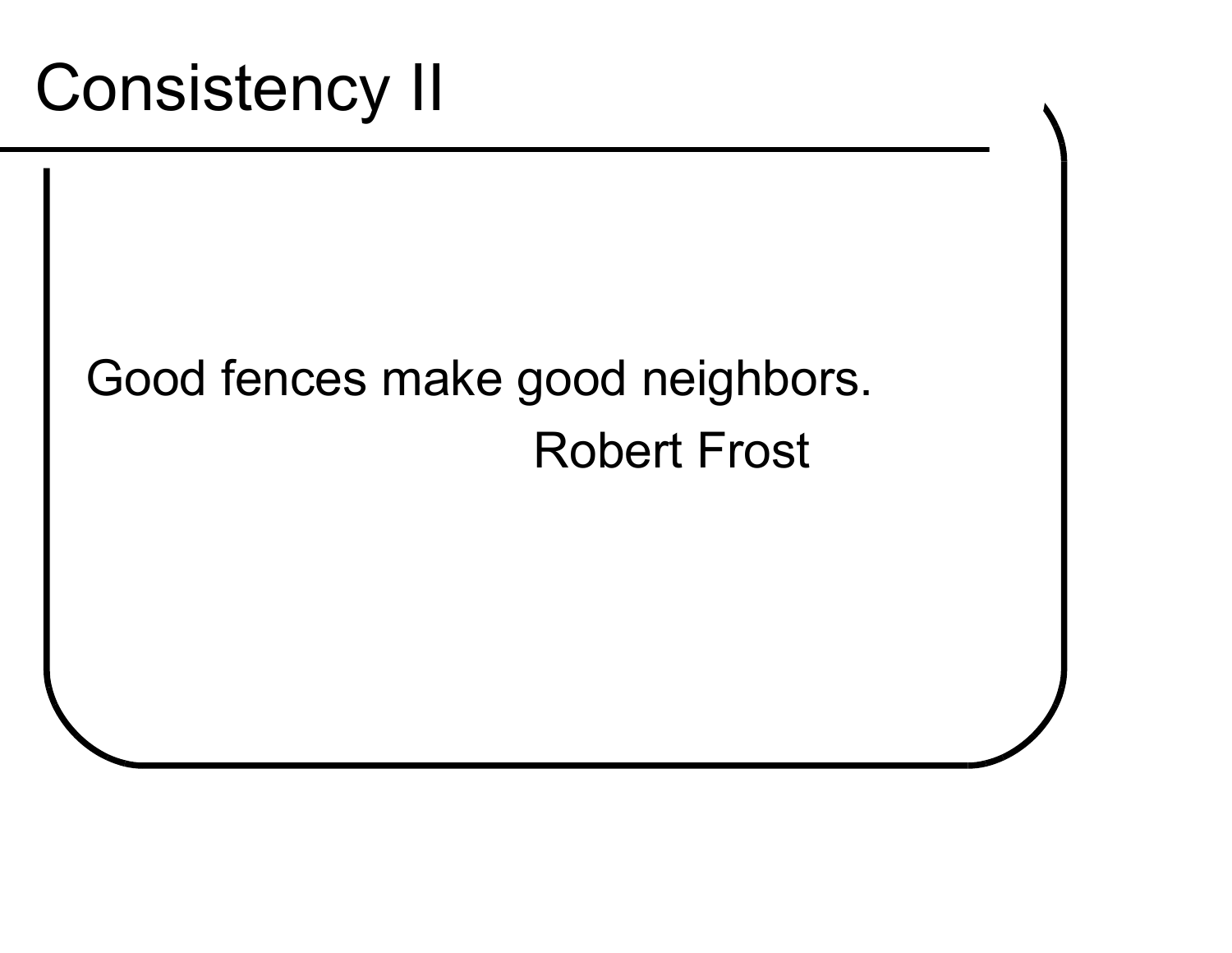## Policy websites

#### $\bullet$ **Meeting Room Policies**

- Camas Public Library, Camas Washington.
- http://www.ci.camas.wa.us/library/libpol2.htm
- $\bullet$ Madison Public Library Madison, WI
- $\bullet$  http://www.madisonpubliclibrary.org/about/meetingroom.html
- Waukesha Public Library Waukesha, WI
- $\bullet$  http://www.waukesha.lib.wi.us/about/mrooms.shtml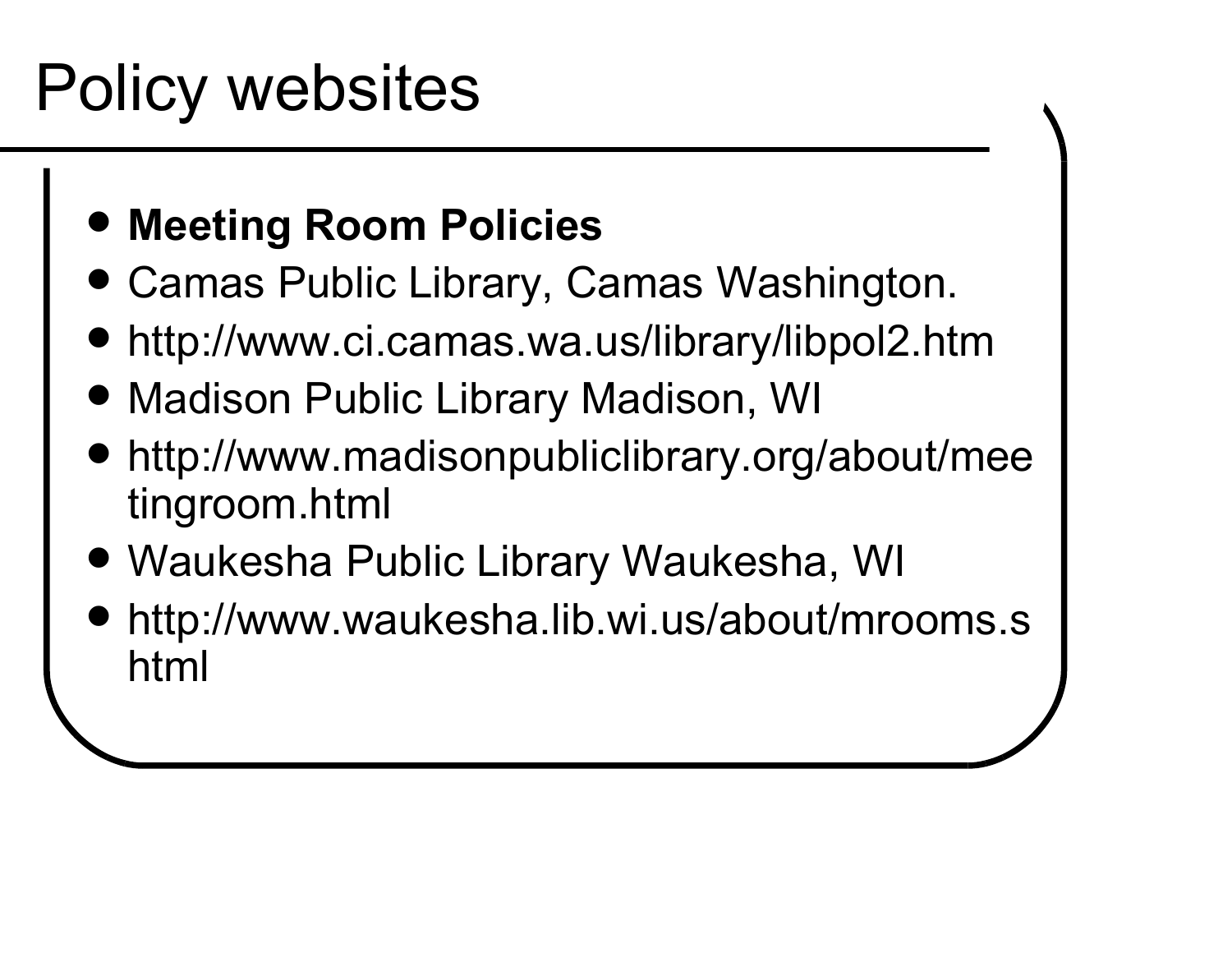#### Policy websites, cont.

- **Bulletin Board Use**
- Seattle Public Library
- http://www.spl.org/default.asp?pageID=about\_policies\_info\_distribution
- Fremont Public Library Fremont, NH
- http://fremontpubliclibrary.org/fremont/policiesbb.asp
- Cotuit Public Library, MA
- http://www.cotuitlibrary.org/borrowing-andlibrary-policies/bulletin-board-policy/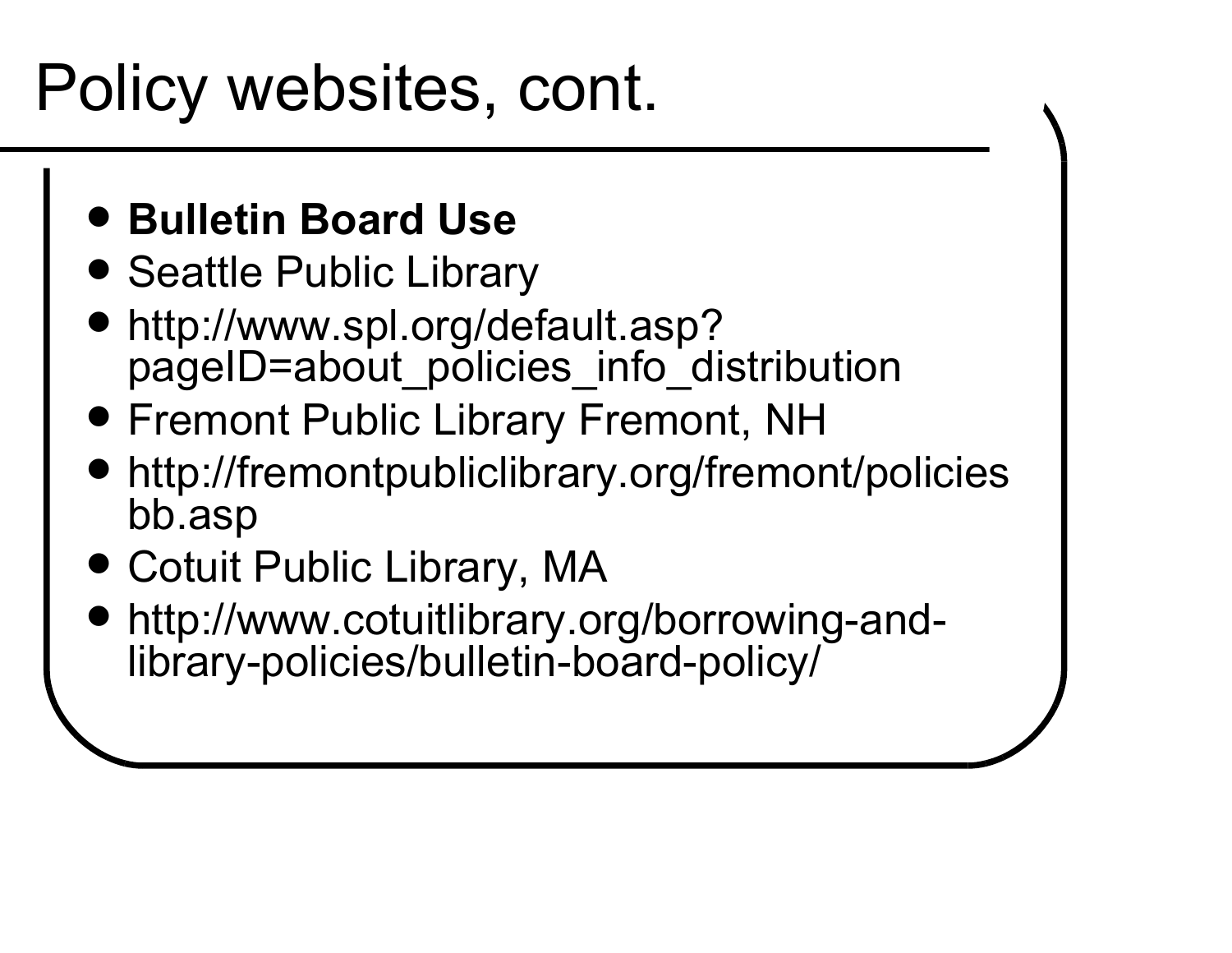## Policy websites, cont.

- $\bullet$ **Display Use**
- **Thayer Public Library, MA**  $\bullet$
- http://www.thayerpubliclibrary.net/about\_displa y.html
- Iowa City Public Library
- http://www.icpl.org/policies/display.php
- Fall River Public Library, MA
- http://www.sailsinc.org/fallriver/exhibit.policy.ht m